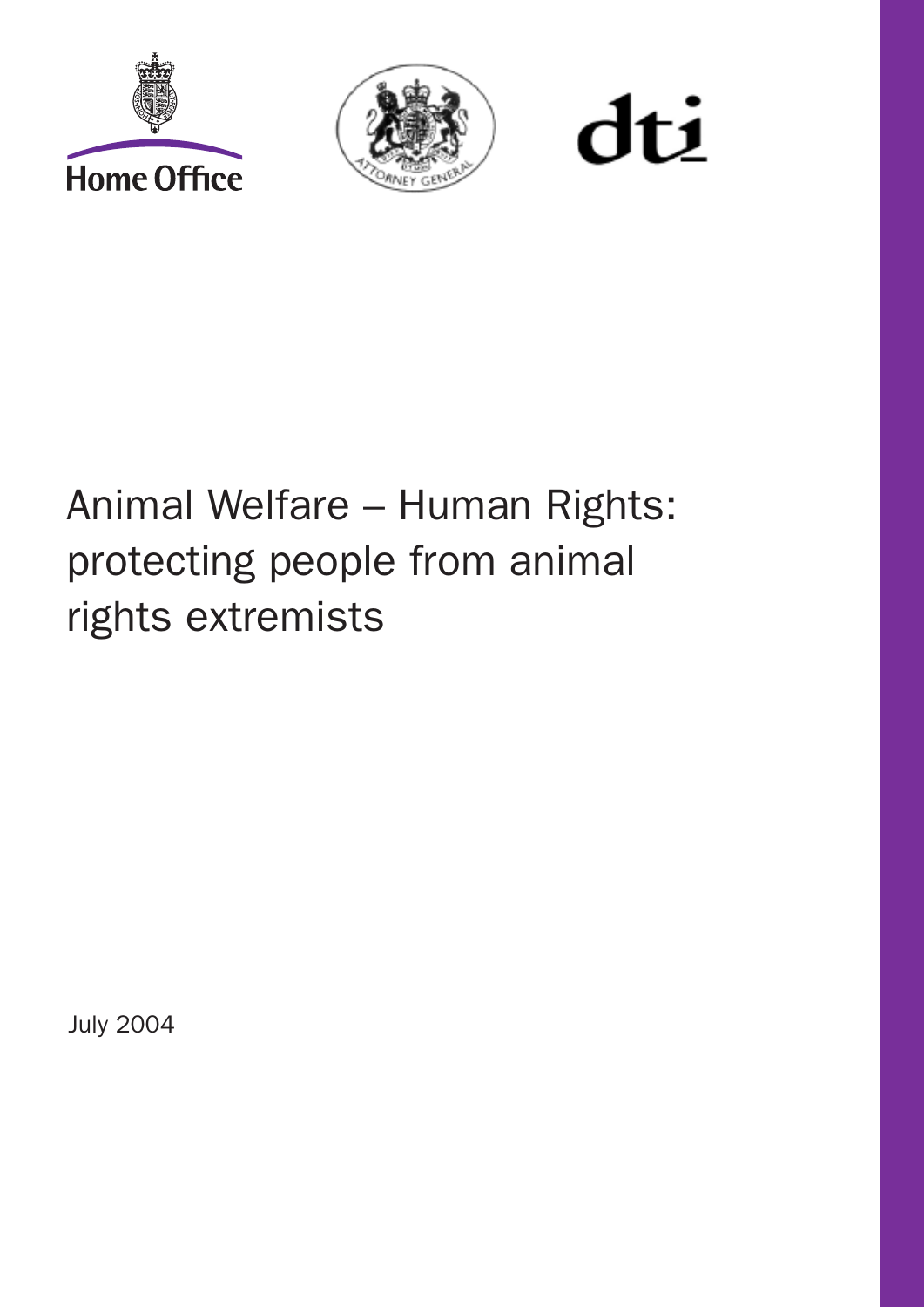## **CONTENTS**

| Section 4 Government Response to Animal Rights Extremists  12 |
|---------------------------------------------------------------|
|                                                               |
|                                                               |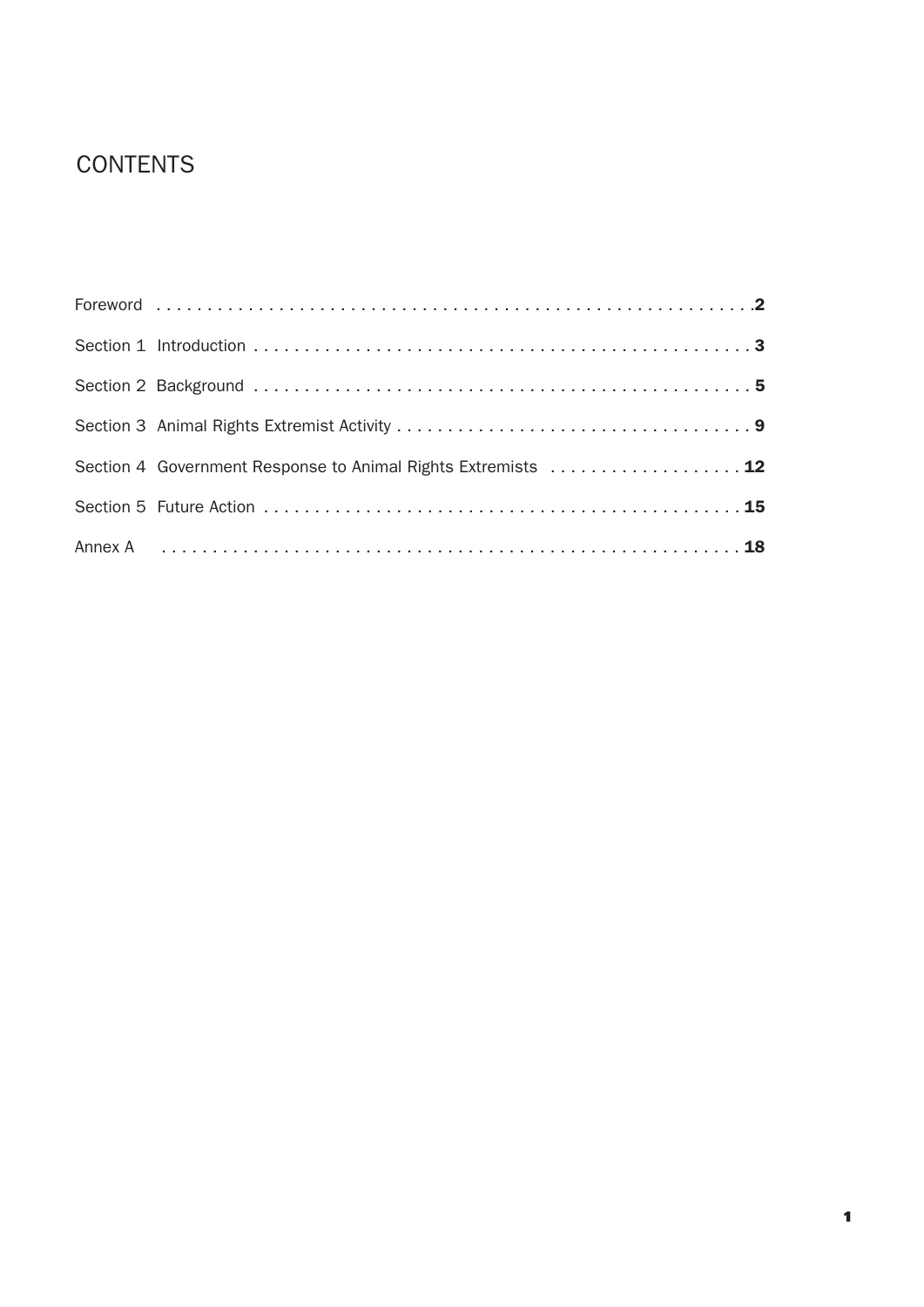

## FOREWORD BY THE PRIME MINISTER, RT HON TONY BLAIR MP AND THE HOME SECRETARY, THE RT HON DAVID BLUNKETT MP

Britain has a long and proud record on animal welfare and protection. It explains why the UK has in place one of the world's toughest regimes for licensing and controlling animal experiments. No animal procedures are allowed unless it can be shown that the research is essential, that there is no realistic alternative to the use of animals and that any suffering is kept to an absolute minimum.



It is a system, too, which evidence suggests has widespread public support. While we all want a time when there is no need to use animals in research that time has not yet arrived. Research using animals has helped save hundreds of millions of lives. The extraordinary recent advances in genetics which now give us the chance to treat or prevent a whole range of incurable diseases and conditions should enable us to save hundreds of millions more.

British scientists, institutions and firms are in the forefront of this remarkable research just as they have been world leaders in medical advances for generations. They continue to make a huge contribution to human health and well-being as well as creating

thousands of highly-skilled jobs in the UK. Only the United States has a more successful bioscience sector than Britain. But these scientific advances and this economic success story is under threat from a tiny minority of animal rights extremists who are behind an illegal campaign of intimidation and violence against individuals and firms involved in this vital work. People have the right, of course, to campaign lawfully to reduce or end the use of animals in scientific research. But they do not have the right to harass, threaten or physically attack those involved in lawful business and research.

The Government, police and courts are stepping up efforts to stamp out this illegal and sometimes violent conduct. We have improved co-ordination and introduced new measures to make it easier for the police to stop intimidation and to bring to justice those responsible. As this report makes clear, we shall continue to tighten the law still further and we shall ensure that more resources are made available across Government to tackle this problem, including increasing protection for those working in this vital field.

We will protect individuals and companies, to enable the UK's vital bioscience sector to keep developing and to ensure we can all benefit from the medical advances which now lie within our grasp.

Tony Blev

The Prime Minister The Home Secretary

Dout Bloughtt

**Rt Hon Tony Blair MP 8 2008 1909 1908 Rt Hon David Blunkett MP**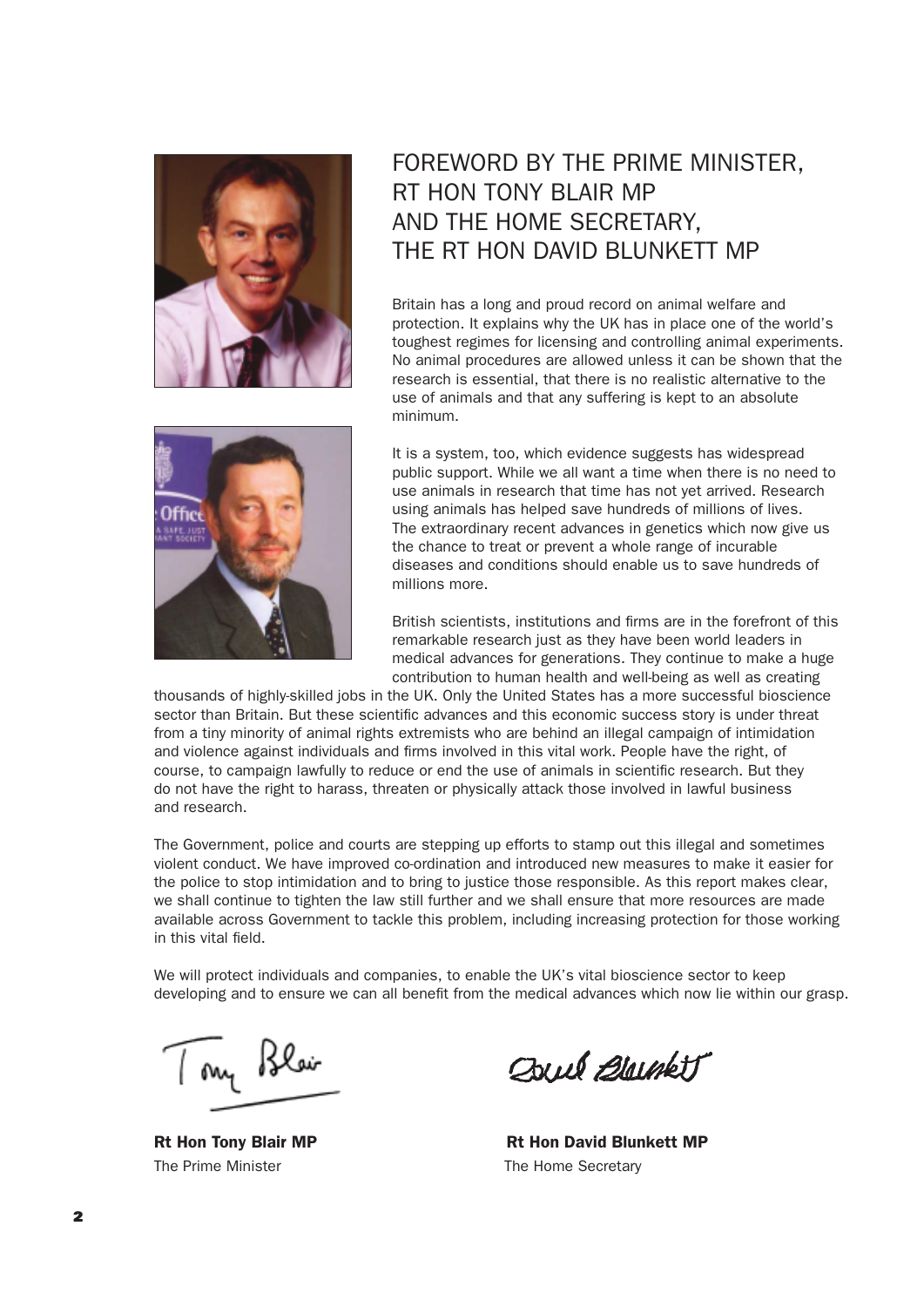### Section 1 **INTRODUCTION**

1. The purpose of this paper is to set out the Government's strategy for countering animal rights extremism. Our message is clear:

- It remains necessary to carry out experiments under carefully controlled conditions on animals;
- Extremist behaviour is despicable and will not be tolerated;
- The Government is committed to protecting those who work in the bioscience sector, whether directly or in the supply chain, and will examine all that can be done to protect those engaged in lawful research.

2. We live longer and more healthily than ever before because of the enormous advances in treating and preventing disease and illness. The progress in medical science over the last century has allowed us to eradicate mass killers like smallpox, to treat once fatal diseases and to repair incurable conditions such as heart complaints. Scientific advances have also helped ensure the drugs and chemicals we use are more effective and safer both for ourselves and the environment. We should be proud that many of these advances, which have saved and transformed the lives of millions of people across the world, rests on the work of British scientists, institutions and bioscience firms who make a huge contribution to our economy and prosperity. Our lifespan would be shorter, our health worse and our environment and country poorer without this science and the scientists who carry it out.

3. A great deal of this science depends upon animal experiments. Opportunities are beginning to emerge which use tissue cell cultures, chemical processes and computer modelling to do developmental and basic research as well as safety testing. The Government is taking action to develop these alternatives as fast as possible. However, if cutting edge life-saving

research is to continue, it will be necessary for the foreseeable future to continue to use animals.

4. But this research in Britain can now only take place under the strictest regulations to ensure it is absolutely necessary to use animals – and under the toughest conditions to ensure any suffering is reduced to an absolute minimum. Surveys suggest there is overwhelming public support for this approach which has been the approach of successive Governments.

5. The Government recognises, however, that there are many people with concerns about the use of animals in scientific procedures. The Government supports the right of everyone to express those views and to campaign legally to persuade people to change their mind and the law.

6. Our country has a proud record on animal welfare and protection, thanks in part to the efforts of millions of people who support legitimate and well-respected groups, like the RSPCA, who campaign to increase protection for domestic animals and wildlife, and for the replacement of animal experiments, wherever possible. Other organisations, such as the Fund for the Replacement of Animals in Medical Experiments (FRAME) do valuable work actively seeking alternatives to animal tests. At the same time many, of course, understand the need for continued animal experimentation provided there are proper controls and safeguards. Others want to see a complete ban.

7. But a tiny group of extremists are using illegal and violent methods to try to stop animal experiments. They are not trying to change the law but to frighten individuals, their families and friends, institutions and companies. Their campaigns of intimidation, harassment and violence against individuals and law-abiding businesses are totally unacceptable. The police and courts are taking this illegal activity extremely seriously and we have given them new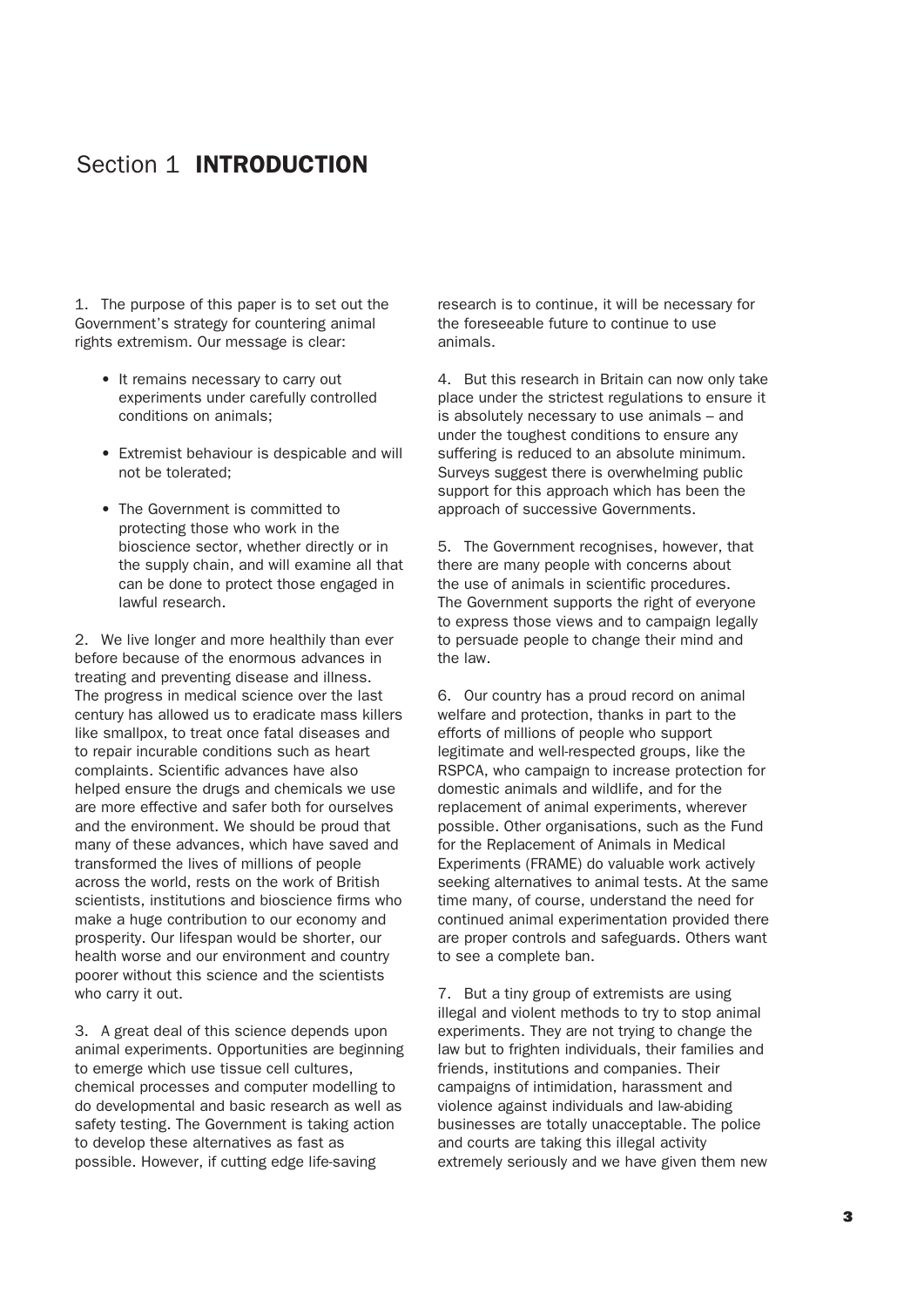powers to tackle it. But much more needs to be done.

8. The Government's strategy to tackle animal rights extremism is simple: it is to stop the extremists. We are doing this by:

- Launching a concerted drive to catch those involved and bringing the full range of existing laws to bear on their activity;
- Working with the police, CPS and courts on the most effective approach, to keep performance under review and to identify new initiatives;
- Raising awareness of the methods of extremists among all the criminal justice agencies and to ensure the most effective co-ordinated response to extremism;
- Ensuring that the Courts are aware that illegal acts of violence and intimidation are committed as part of a concerted campaign of extremism which could be aggravating factors which attract higher sentences on conviction;
- Introducing further legislative changes to catch the activities of extremists, including making it illegal to protest outside people's homes where the effect is to intimidate or cause distress.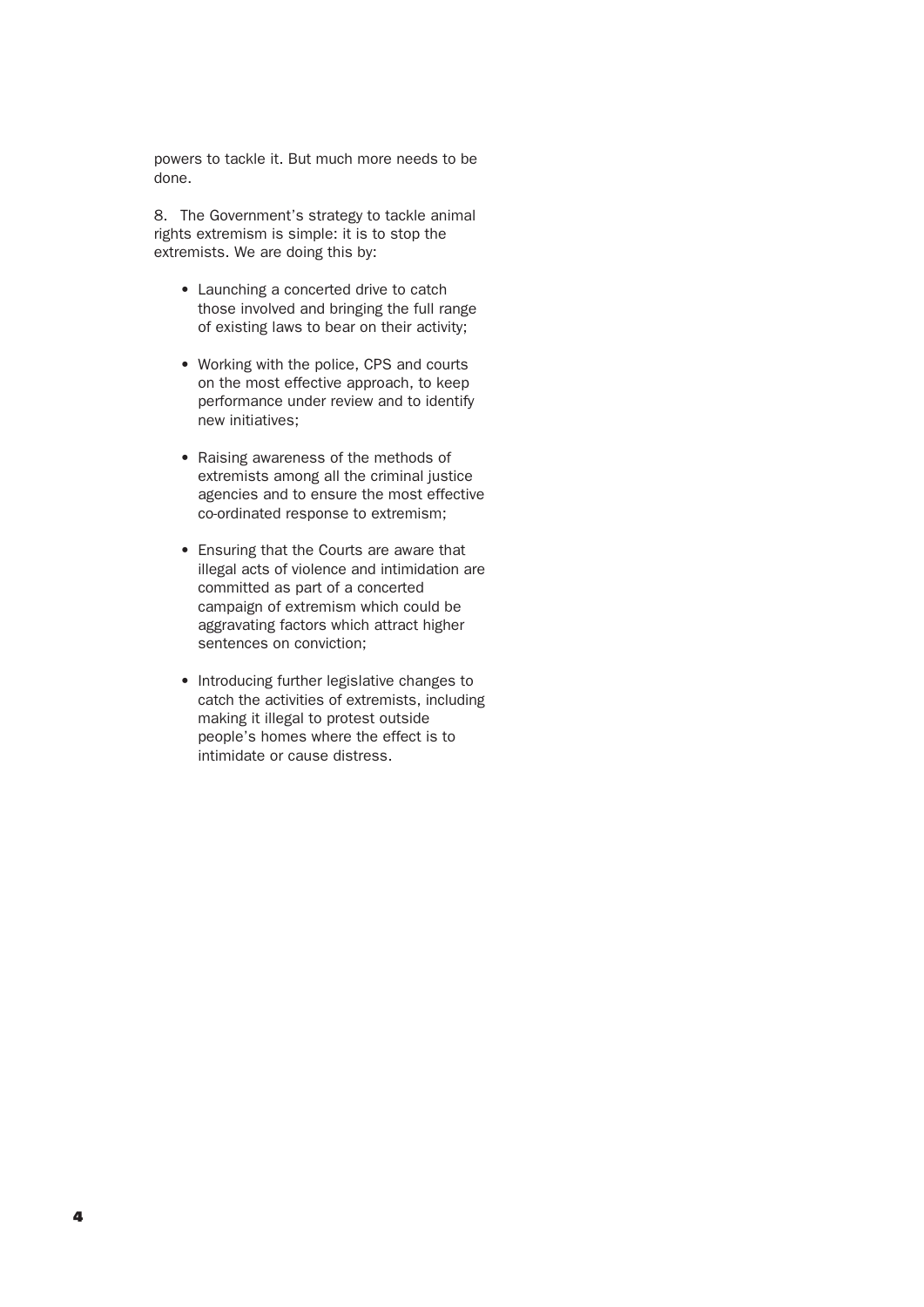## Section 2 **BACKGROUND**

#### **Medical benefits of animal research to humans and animals**

9. Most of the major medical advances over the last century have come about through animal research, and all new medicines are approved on the basis that their efficacy, safety and quality have been demonstrated by evidence including animal test data. Examples of health care improvements arising to some degree out of animal work include anaesthetics, vaccines, antibiotics, replacement heart valves, blood transfusions, kidney dialysis, and surgical procedures such as organ transplants.

10. These advances are not just in the past. Recent improved treatments for heart disease, breast and prostate cancers, and new drugs for asthma and HIV/Aids have all been developed following essential research involving animals. And current animal research – especially in areas such as genomics and stem cells – holds huge promise for treating and preventing a whole range of serious and complex conditions.

11. These include muscular dystrophy, cystic fibrosis, reproductive and fertility disorders, cancer, and Parkinson's and Alzheimer's diseases. Despite advanced research methods not dependent on the use of animals, there are still many areas where animal research remains crucial to further progress. If we are to make the best use of the extraordinary advances of science to improve human health and reduce pain and suffering, then tightly controlled research involving animals will be necessary.

12. The main treatments for cancer today use surgery with radiotherapy and chemotherapy drugs to kill cancer cells. Animal testing has played a vital role in developing these treatments. Some of the serious and very unpleasant side effects of cancer treatment have been prevented by the development of new drugs which required the use of animal testing. Without the use of animals, the treatments now being used would not be available and progress

towards our understanding of cancer and the development of new treatments and possibly cures would be very severely affected.

13. Alzheimer's disease affects one person in 10 over the age of 65 and almost half those over the age of 85. The abnormalities of Alzheimer's disease are shown in primates and in certain strains of mice. Animal studies provide opportunities for understanding how Alzheimer's affects the brain and for studying potential new treatments. In short, we will need animal research if we are ever to discover a cure for Alzheimer's.

14. Research involving animals also benefits animals themselves. Currently, experimental research and drug testing on animals is needed to advance both human and veterinary medicine, the latter providing new treatments for both livestock and companion animals. Animals are used in research into animal welfare and other health issues such as the potential development of vaccines against bovine TB that could protect wild populations of badgers (that may act as carriers) as an alternative to culling. Animal welfare research aimed, for example, at improving husbandry and housing of livestock inevitably involves research with animals if it is to be animal-centred rather than based on subjective human ideas.

#### **Use of animals in scientific procedures – regulation**

15. Britain, of course, already has what is regarded as the most tightly controlled regime governing animals experiments in the world. Before a licence is granted under the Animals (Scientific Procedures) Act 1986, the law requires proof that:

- the likely benefits of the research have been weighed against the likely adverse effects on the animals concerned
- that there are no alternatives which either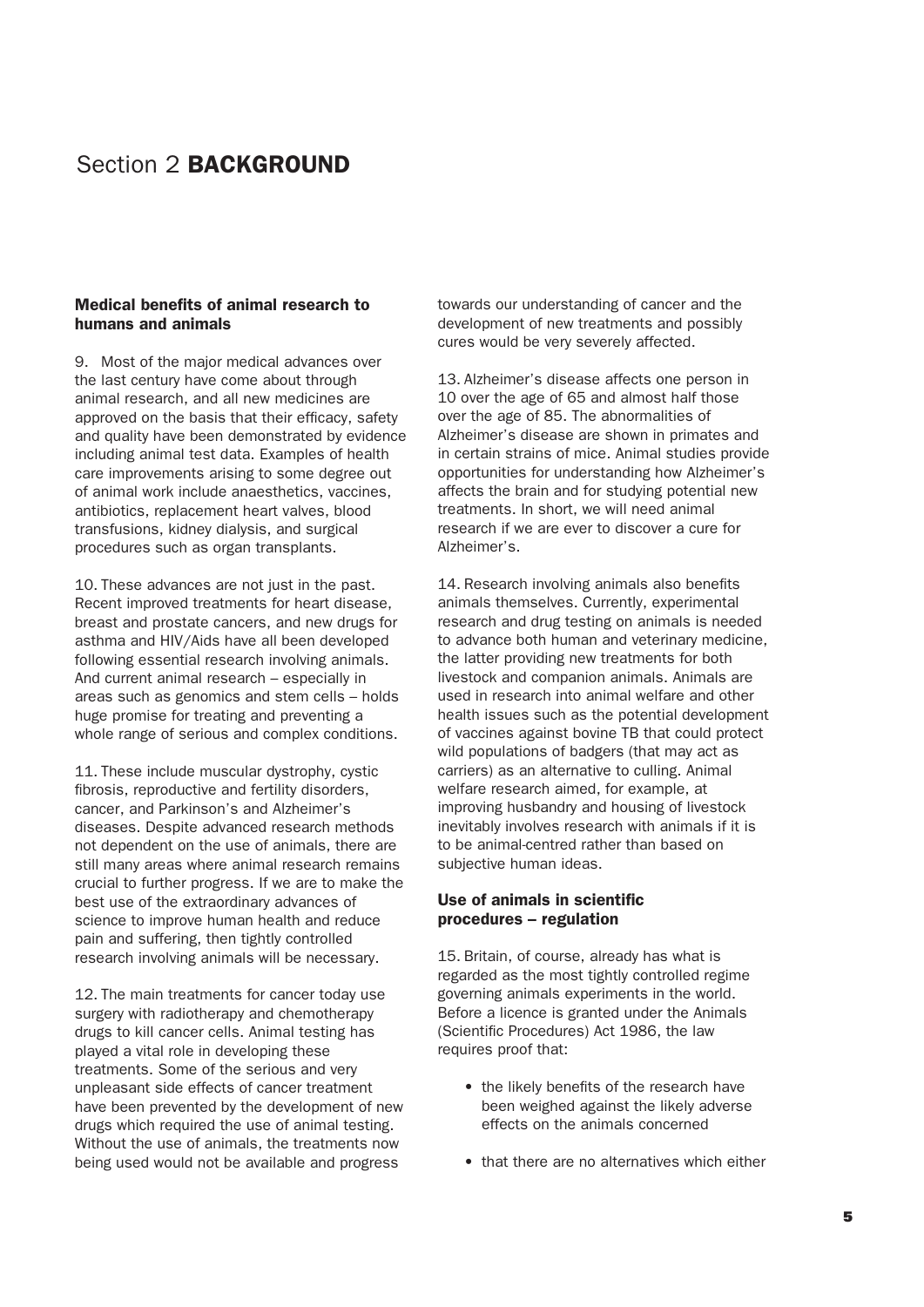Replace animal use entirely, Reduce the number of animals needed, or Refine the procedures to minimise suffering (known as "the 3Rs").

16. All applications for project licences must first pass through ethical review processes at the establishments concerned – only those considered justified at that stage can go forward. Applications received by the Home Office are then subject to rigorous assessment by members of the Animals (Scientific Procedures) Inspectorate, all of whom are medical or veterinary experts. The Inspectorate has to be satisfied that all the criteria in the 1986 Act have been met before recommending the grant of licences. Certain more difficult or contentious types of applications are also referred for advice to the Animal Procedures Committee, and sometimes to expert external assessors, before licensing decisions are taken. Licensed programmes of work have to be kept under review, to ensure that any animal suffering continues to be minimised, and that satisfactory standards of animal care are maintained. Projects are closely monitored by the Inspectorate for compliance purposes – any non-compliance is acted upon and can result in revocation of licences.

17. Non-human primates are among the species given special protection by the 1986 Act and can only be used where animals of no other species are suitable. They are used for regulatory testing to help ensure the safety of medicines, and for important areas of fundamental research into conditions such as Parkinson's disease, visual impairment, stroke, diabetes, disorders of reproduction and vaccine development.

18. It is regrettable that the use of primates in scientific procedures remains necessary. But while the benefits to humans, animals or the environment outweigh the costs to the animals involved, and until there are suitable alternatives available, there is no immediate prospect of an end to this use. It should be stressed that non-human primates were used in just 0.14% of the total number of scientific procedures conducted in 2002.

#### **Use of animals in scientific procedures – openness**

19. The Government believes that there is a need for more open and better informed debate about the use of animals in scientific procedures. To that end, the Home Office is pressing ahead with plans to publish, without disclosing applicants' names, information about projects licensed under the Animals (Scientific Procedures) Act 1986 as part of its publication scheme under the Freedom of Information Act. This is being taken forward in consultation with the scientific community about the revision and streamlining of the project licence application process. Licence applicants will be expected to provide the information in an abridged form for posting onto the Home Office website. These publication arrangements are to be introduced in autumn 2004.

20. Separately, in the context of our commitment to freedom of information, the Government has reviewed section 24 of the 1986 Act – the so-called confidentiality clause – which prohibits the disclosure by Home Office Ministers and officials of confidential information relating to the use of animals in scientific procedures. Many in the scientific community, support other means of progressing openness and transparency about the use of animals in scientific research, but were very concerned about the potential impact of repealing section 24. In the circumstances, we have decided to retain section 24 for the time being and to look at it again in two years time.

#### **Trends in animal use**

21. The number of animal procedures started each year has reduced by 22% since 1987, continuing a downward trend first seen in the 1970s. In the commercial sector animal use has almost halved over the same period, even though investment in research and development has increased significantly. The use of animals is costly and time consuming and industry invests many millions of pounds in the development of alternatives. Recently the downward trend in animal use has flattened out and currently the number of procedures started each year fluctuates around 2.6 to 2.7 million.

22. The Government believes that current developments in science are providing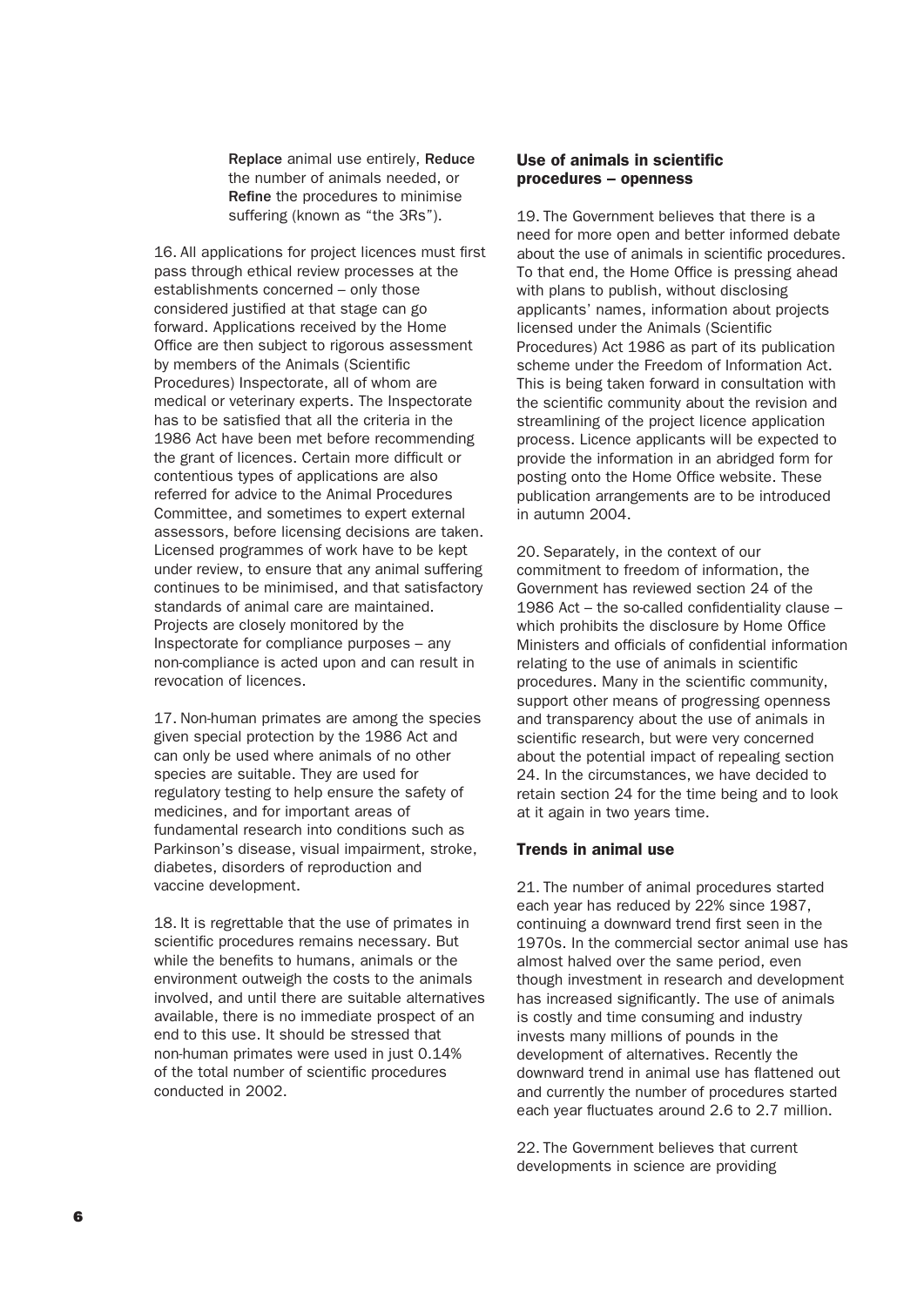significantly more opportunities to do work on the replacement of animal use, the refinement of the procedures involved to minimise suffering and the reduction of the number of animals used (the 3Rs). The Government recently announced that it is establishing a National Centre for the Replacement, Refinement and Reduction of Animals in Research, which will report to the Office of Science and Technology through a new Board chaired by Lord Turnberg. Board members are currently being appointed – all four Stakeholder Groups (Research Groups, Animal Welfare Groups, Government and Industry) will be represented and it is hoped they will hold their first meeting in September. The Centre for Best Practice for Animals in Research (CBPAR) established by the Medical Research Council will form the core of the new centre. Initial Government funding of £660,000 has been provided, doubling the amount previously available with further increases expected in the future.

23. The new national centre will:

- develop a UK strategy for the implementation of the 3Rs;
- fund high quality research that advances the 3Rs;
- promote a co-ordinated approach to 3Rs research;
- provide advice on the 3Rs and animal welfare to the scientific community; support the UK scientific community's commitment to best practice in all aspects of laboratory animal science and welfare; and
- work with regulators on the acceptance of alternative methods for regulatory toxicology.

24. The Government already has a good record in the promotion of replacement tests. For example, we played a leading part in the deletion of the OECD Guideline 401 LD50 Test – a particularly unpleasant toxicity test using mice. We also pressed hard for its replacement with a more humane alternative, and for the development and promotion of the local lymph node assay using mice – a more humane replacement for a Guinea pig test for skin sensitisation.

25. The Government also secured a voluntary ban on testing cosmetic finished products and ingredients on animals in the UK. We did this because we believed that there was inadequate justification for using animals given the benefits of these products and the alternative tests available. We are also committed to putting an end to testing cosmetics on animals across Europe and have led the way and worked hard for many years to achieve this. The Government strongly supports the 7th Amendment to the EU Cosmetics Directive, which will introduce a testing ban in the European Union and will extend across Europe what has been almost solely a UK ban.

#### **Public attitudes to use of animals in scientific procedures**

26. Most people in the United Kingdom – 90% in a recent MORI survey – believe the use of animals for medical research is acceptable so long as it is done without causing unnecessary suffering to the animals concerned and is strictly regulated. When questioned about the regulatory regime that they would like to see for animal research, most people described the regime that the UK already has in place, even though they are not aware that we do have such a system. Very few people are actually aware that the Government regulates the use of animals in scientific procedures at all.

27. The Government is determined that the general public have access to objective, accurate information on the benefits of medical research, the reasons why it is necessary to use animals where no other way of carrying out research is possible and that in the UK, the use of animals in scientific procedures is very strictly regulated.

28. This is an important debate which must not be hijacked by a small number of extremists. To address the lack of information and public awareness of the regulation of animals in scientific procedures, the Government has implemented a communications strategy to provide objective and accurate information about these issues. Ministers from the Home Office, Department of Health and Department of Trade and Industry have set out the regulatory regime and the benefits of medical research using animals in a series of articles in scientific and Parliamentary journals. The Government also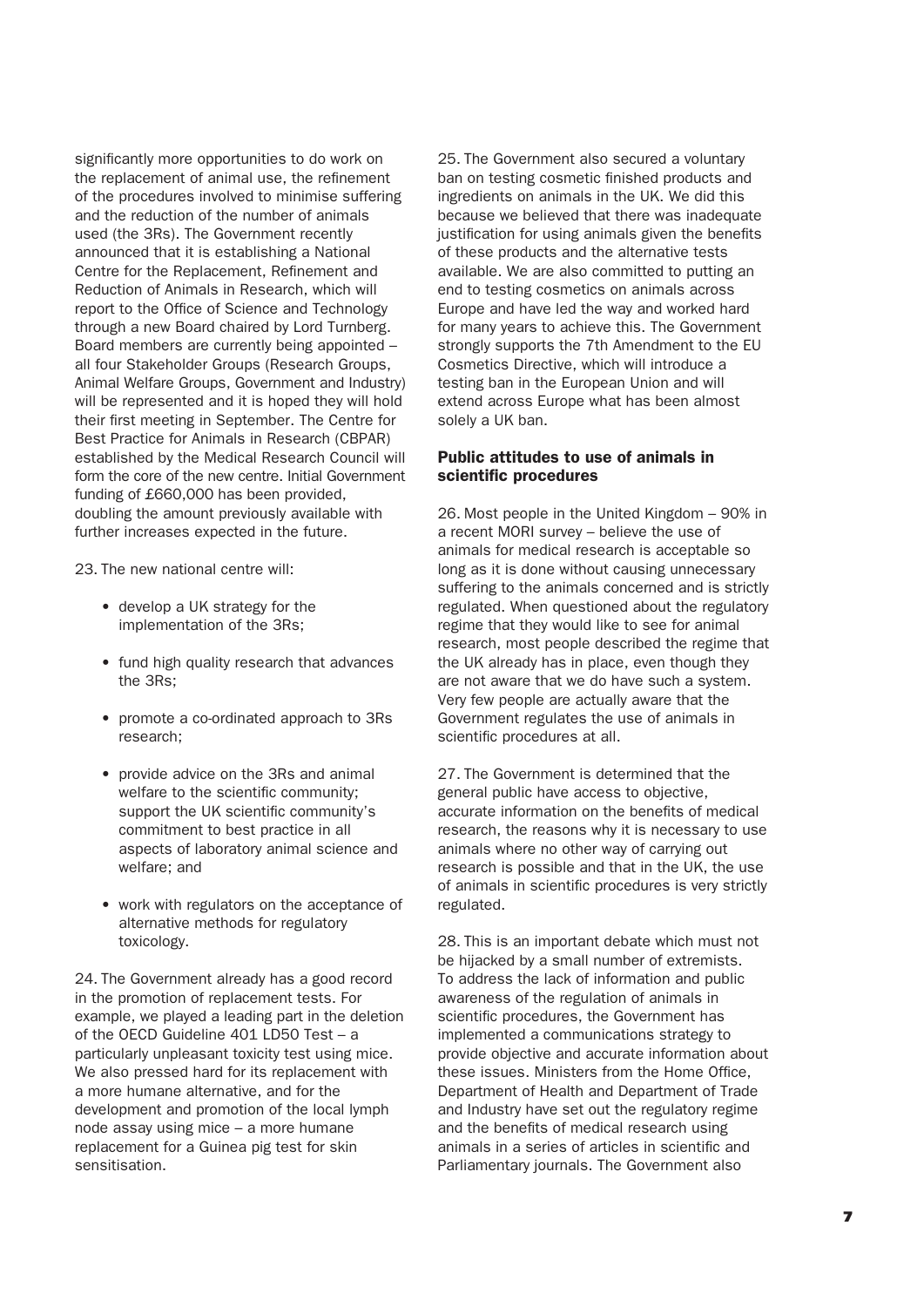takes every opportunity to give accurate information on animals in scientific procedures through seminars and addresses to senior figures in industry, the City and Parliament.

29. The bioscience sector – industry, academics and medical charities, are also working to present the facts on the use of animals in scientific procedures and dispel myths perpetuated by animal rights extremists. The Government welcomes and supports the work of the Coalition for Medical Progress, which is presenting data from scientists engaged in biomedical research to explain how animals help research into the causes of disease and develop new treatments.

#### **Economic contribution of the bioscience sector**

30. Bioscience has made an enormous contribution to improving our health and quality of life. But it also makes a massive contribution to our economy and prosperity. The UK bioscience industry is the second biggest in the world, employing directly over 80,000 and indirectly an estimated 250,000 people. We are the world's largest exporter of pharmaceuticals – a trade worth nearly £12 billion last year.

31. We have an outstanding record in research with only the United States having discovered and developed more best-selling drugs. This is based on the excellence of our universities where 65% of all medical research is carried out. A great deal of this is supported from public funds but pharmaceutical companies are also investing over £3.5 billion annually in the UK in research and development.

32. Biotechnology is an increasingly important sector both in terms of its impact on our lives and its economic contribution to the economy. There are already over 480 dedicated biotechnology businesses with revenues of over £4 billion in 2002.

33. To support research and development in the bioscience sector, the UK has a number of contract research organisations (CROs) that are among the best in the world. CROs employ around 5,000 people in the UK, with revenues of over £100 million annually. They offer advance technologies for development of innovative pharmaceutical products, regulatory testing and

toxicological and registration services for new chemicals globally.

34. Our record of achievement in science, with 44 Nobel laureates in the last 50 years, our world-class institutions, and strong Government support means bioscience researchers and companies increasingly see the UK as their base. The Government is justifiably proud both of the scientific advances made in Britain and also that our country is seen as one of the best places in the world for bioscience.

35. But both home-grown and foreign firms have warned that animal right extremism is casting a shadow over this, by making their work more difficult and could affect investment decisions in the future. We recognise this and are determined to step up our efforts to counter this illegal activity.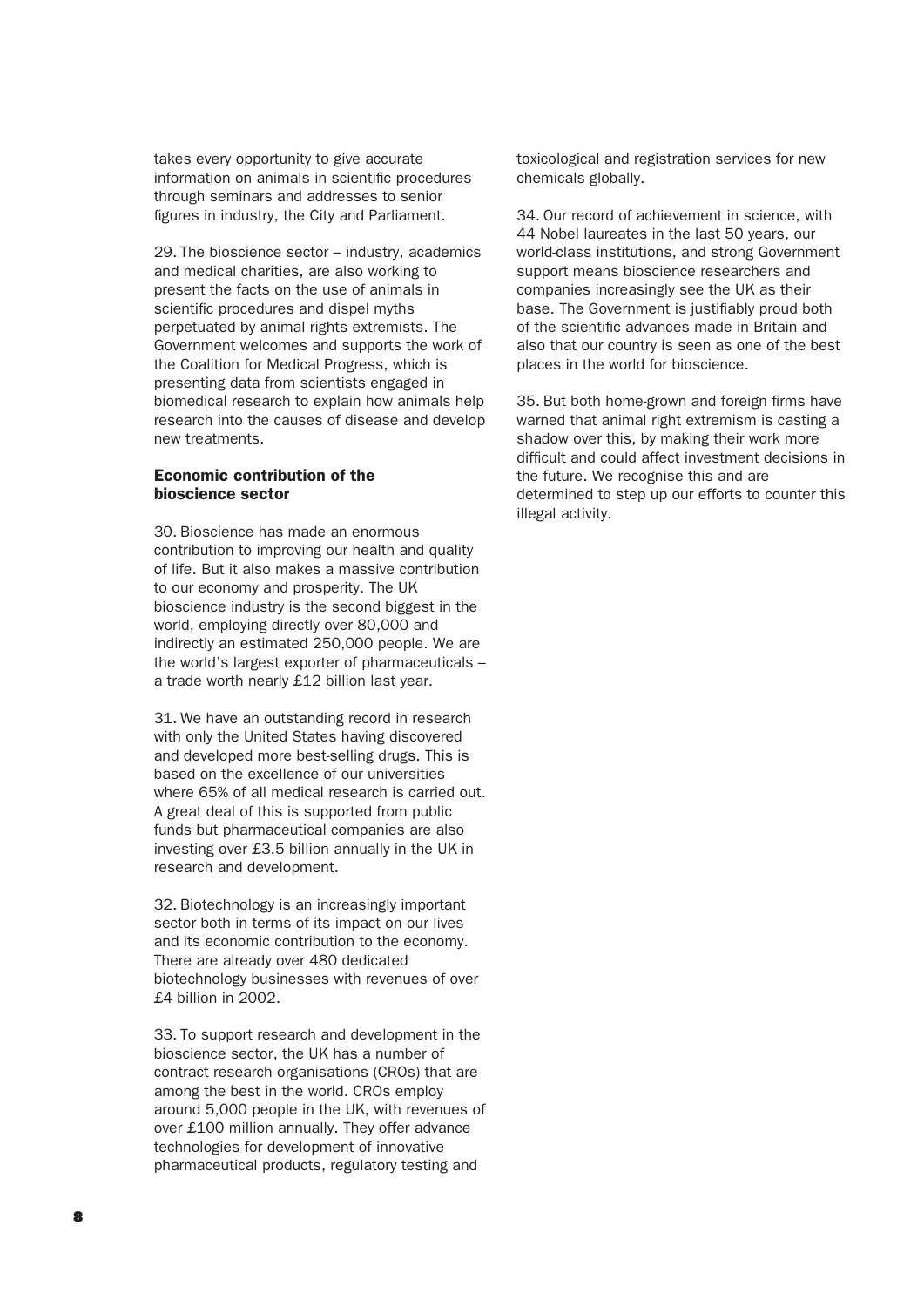## Section 3 **ANIMAL RIGHTS EXTREMIST ACTIVITY**

36. Animal rights extremists have long been active in the UK. In the 1980s, a number of medical researchers were the subject of intimidation and harassment which included not just demonstrations and abusive letters but at their worst, letter and car bomb campaigns. Several of the most prominent extremists were jailed for lengthy periods.

37. In the mid 1990s, animal rights extremists extended their campaign to target laboratory animal breeders and suppliers who were typically small, independent companies. In 1999, they targeted Huntingdon Life Sciences (HLS) with the stated aim of forcing HLS into closure. Having failed in its attempt to frighten the company's directors and employees into giving up, the extremists then turned their attention to secondary and tertiary targets such as HLS's shareholders, customers and suppliers.

38. Supplier companies may include banks, building companies, fuel suppliers and even companies which supply laundry services and taxi services. This change in tactics mean that animal rights extremists are now targeting people who are not directly involved in research using animals and are located throughout the UK. This provides a challenge for police forces who have not dealt with extremist activity in their area in the past.

39. Harassment and intimidation by animal rights extremists is directed not just at the director or employees of a particular company, but also the family and friends of the individual. In some cases, individuals have been forced to abandon social activities or resign from clubs as a result of those places becoming the focus of targeting by extremists.

40. The animal rights movement consists of a number of co-ordinated campaigns, some peaceful and some unlawful against a wide range of selected targets.

41. Although many animal rights supporters will

only engage in peaceful protest, a small core of extremists are engaged in researching and identifying targets, organising and co-ordinating the campaigns and engaging in criminal action to achieve their objectives.

42. This criminal action ranges from threatening mail, aggravated trespass, email, faxes and phone calls, to hoax explosive packages, serious assaults and, in the extreme, the use of explosive devices against property.

43. The animal rights extremists, are organised in a quasi-terrorist cellular structure across the country. They appear to be well briefed on forensic and legal issues, which makes it difficult for the police to obtain evidence that would lead to convictions. Despite this, the police have conducted some excellent investigations that have led to convictions and significant sentences in court.

44. The animal rights extremists are prepared to travel widely to commit offences and are driven by an ideology which threatens to undermine economic and academic research in the United Kingdom.

45. An animal rights extremist campaign typically involves some or all of the following acts:

- publication of names, addresses, phone numbers of targeted company's employees on an extremist website, with the accompanying innuendo;
- threatening letters & harassing telephone calls to employees at home;
- floods of emails, faxes, telephone calls from extremists trying to disrupt the companies' business;
- anonymous letters sent to the neighbours of targeted directors making false allegations that the individual is a paedophile;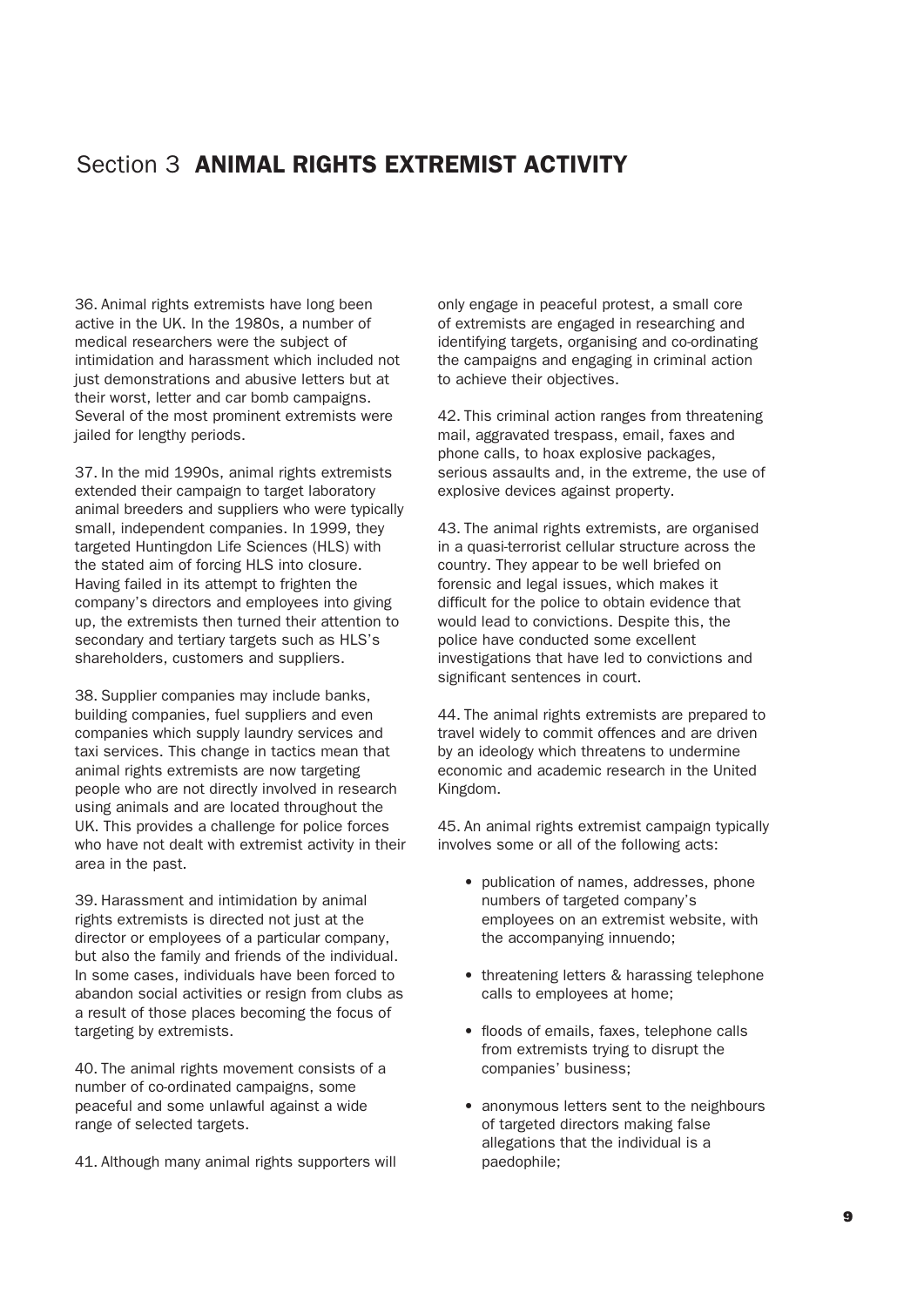- packages sent to homes of targets containing offensive material eg used toilet paper, razor blades;
- ordering goods and services in the name of the victim without their consent;
- late night "home visits" which involve extremists in masks vandalising cars, smashing windows and spraying graffiti;
- Office invasions to disrupt the company, often involving theft of papers;
- intimidatory protests both at company premises and homes of employees;
- hoax improvised explosive devices;
- assaults on personnel.

46. These activities are covered by a range of criminal offences, for example, sending threatening letters and packages or making grossly offensive telephone calls is an offence under section 1 of the Malicious Communications Act 1988 if done with intent to cause distress or anxiety.

47. Invading an office to disrupt a company's business is covered by the offence of aggravated trespass under section 68 of the Criminal Justice and Public Order Act 1994 which the Government amended earlier this year to extend to buildings.

48. Vandalising cars, smashing windows and graffiti are all covered by section 1 of the Criminal Damage Act 1971. In addition the Government recently amended the stop and search powers so that the police can search for articles that could be used to commit criminal damage.

49. Where people are acting together and as a result of an agreement to commit a criminal offence this can be charged as a criminal conspiracy to commit the offences.

50. Ordering goods and services in the name of a third party is covered by the offences of obtaining goods and services by deception under the Theft Acts 1968 and 1978.

51. Many of the acts of harassment carried out by animal rights extremists could also be

charged as offences under the Protection from Harassment Act 1997. It is an offence under section 2 for a person to pursue a course of conduct which amounts to harassment of another and which he knows or ought to know amounts to harassment of the other. A person found guilty of this offence can also be made the subject of a restraining order to protect a person from conduct which amounts to harassment.

52. Some of the activities of animal rights extremists are often considered to be acts of terrorism. During the passage of the Terrorism Act, which came into effect on 19 February 2001, it was made clear that the powers in the Act would cover all forms of terrorism, including serious violent acts carried out by animal rights extremists, by widening the definition of terrorism.

53. There are a range of provisions in the Act which are designed to target those who engage in serious violence, endanger life or create a serious risk to the health and safety of the public for the purpose of advancing a political, religious or ideological cause. Animal rights extremists engaged in these activities should not, therefore, be surprised to find themselves treated as terrorists.

54. Often a campaign of harassment starts with a polite phone call asking the company to stop supplying the research company, explaining that they will be sent literature about what happens at the research company and that after they have received the literature they should send the campaign group a letter informing them that they have cut their ties with the research company.

55. If animal rights extremists do not get the response they want they may send a follow-up letter which typically says:

#### "YOUR DAYS ARE NUMBERED, ANIMAL ABUSERS."

56. In one case, an elderly householder employed as a cleaner for a supplier company, had her house attacked. In the early hours of the morning, two ground floor windows and one first floor window were smashed by objects thrown from outside. The damage was caused to the ground floor windows by a piece of concrete and half a house brick. The first floor bedroom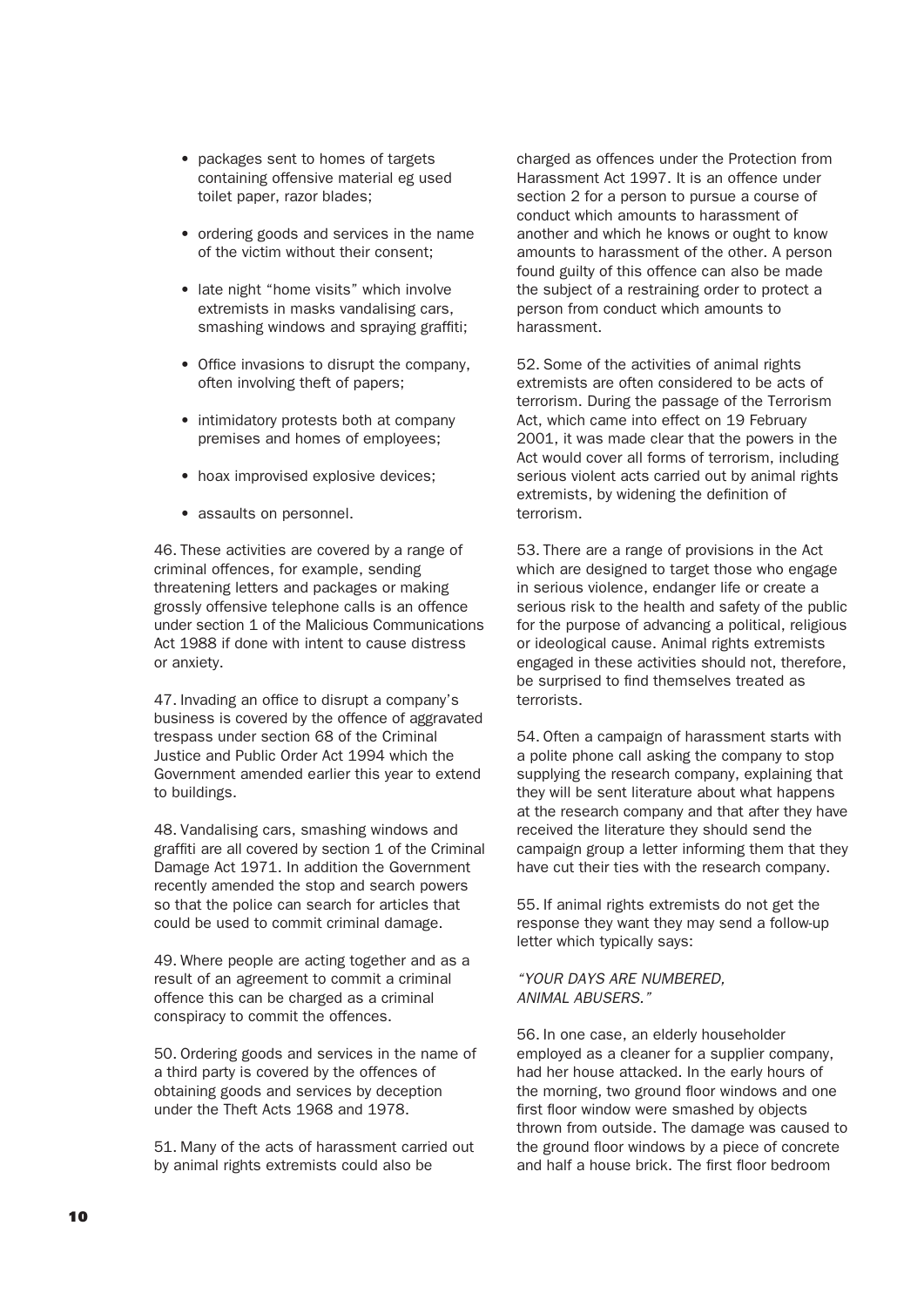window was broken by a rock. The rock was thrown through her bedroom window with such force that it travelled across her bedroom and hit a wall causing a large impact mark. The rock then bounced off the wall and landed on a pillow adjacent to the householder narrowly missing her.

57. Animal rights extremists like to brag about criminal acts committed by supporters and publish them on websites in order to frighten their victims. The material published on these sites is propaganda. Examples of the sort of threats posted on websites include:

"We visited the home of the head of x company, and smashed his windows last week. We will carry on targeting x company in whatever way we see fit until they sever their links with y. No peace for evil animal abusers, no peace for murderers. This action was carried out in memory of the thousands of animals murdered at y by x company."

58. The Government would strongly urge animal lovers to think twice about giving money to animal rights extremists. Such well-intentioned donations are unlikely to help animals, but are far more likely to be funding criminal activity. Sometimes well meaning people give money to stalls in High Streets and shopping centres without knowing exactly what that money will be used for. The Government urges people to ask how their donation will be used as the stalls may not be licensed.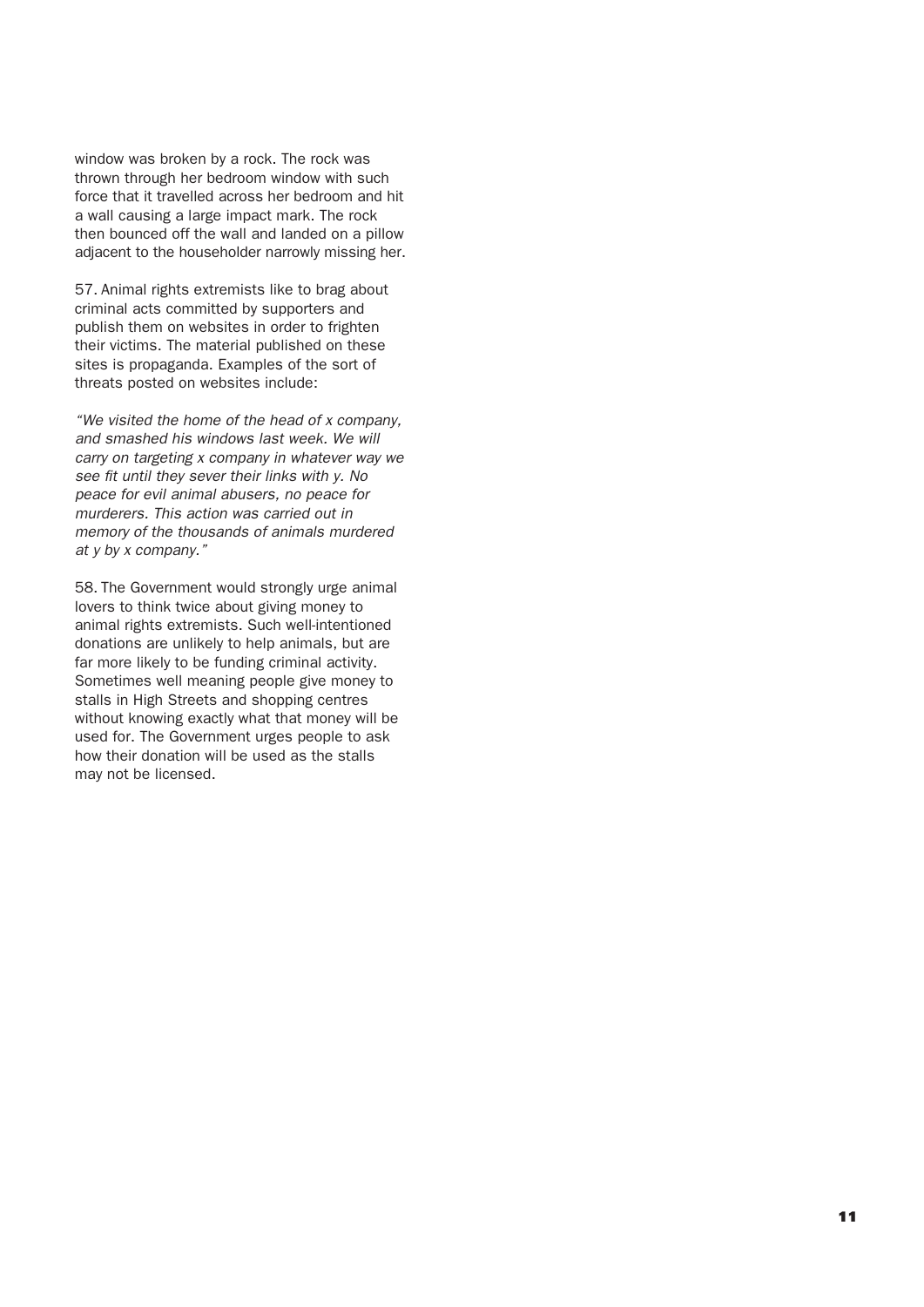## Section 4 **GOVERNMENT RESPONSE TO ANIMAL RIGHTS EXTREMISTS**

59. Animal rights extremists are highly organised and fully prepared to resort to a wide range of illegal tactics to intimidate and harass people engaged in lawful activity. This goes far beyond the legitimate boundaries of peaceful protest and freedom of expression. To provide an effective response, our law enforcement and criminal justice system needs to be every bit as concerted and determined in response. The Government is therefore following a clear strategy to crack down on this activity. We shall systematically enforce the law, with the police and criminal justice system working together to target extremism and extremists. We shall ensure that campaigns of intimidation and violence for extremist ends are presented to the courts as aggravating factors when sentencing those convicted of existing offences. We shall introduce a number of new offences to fill gaps in the law, including making it an offence to protest outside a person's home.

#### **Current legislation**

60. The police have a wide range of powers available to them under existing criminal law and public order legislation to deal with offences committed by animal rights extremists. It is vital that they have the right powers to do the job which is why the Government keeps the law under review to identify whether there are gaps in the legislation. A list of the main powers available to the police is set out in Annex A.

61. In response to the campaign against Huntingdon Life Sciences (HLS) the Government made several changes to strengthen the law to deal with extremists in the Criminal Justice and Police Act 2001. In particular, Section 42 of that Act gave the police a new power to direct protestors away from homes, where such protests may cause harassment, alarm or distress. An offence is only committed where a protestor fails to comply with the direction.

62. More recently, the Government has made further changes to strengthen police powers to tackle intimidatory protests. The definition of public assembly in section 16 of the Public Order Act 1986, was amended from an assembly consisting of 20 or more persons to 2 or more persons. The offence of aggravated trespass in section 68 of the Criminal Justice and Public Order Act 1994 was extended to cover trespass in buildings. Both changes came into effect on 20th January 2004.

#### **Prosecutions**

63. These changes close loopholes in the law which were being exploited by animal rights protestors. For example, protestors commonly ensured they demonstrated in numbers of 19 or less so that the police would not be able to impose conditions on them under section 14 of the Public Order Act 1986. The change enables the police to impose conditions, in limited circumstances, on smaller groups who conduct intimidatory protests. The extension of the offence of aggravated trespass also provides the police with additional powers to deal with protestors who occupy or invade buildings.

64. The new powers are being used effectively by police forces. From January to April 2004 there have been 24 arrests for breaches of Section 14 of the Public Order Act 1986 and 11 arrests for the amended offence of aggravated trespass in buildings. In total, in the first 6 months of 2004 there were 140 animal rights activists either arrested or reported compared with only 34 over the same period in 2003. Recent months have seen the conviction of 21 activists for a range of offences including aggravated trespass, harassment, common assault, assault on police and criminal damage. Other cases are awaiting trial.

65. Preventative orders such as Anti Social Behaviour Orders (ASBOs) are another effective measure to prevent further criminal activity that can have such a corrosive effect on a victim's quality of life. Recent changes in legislation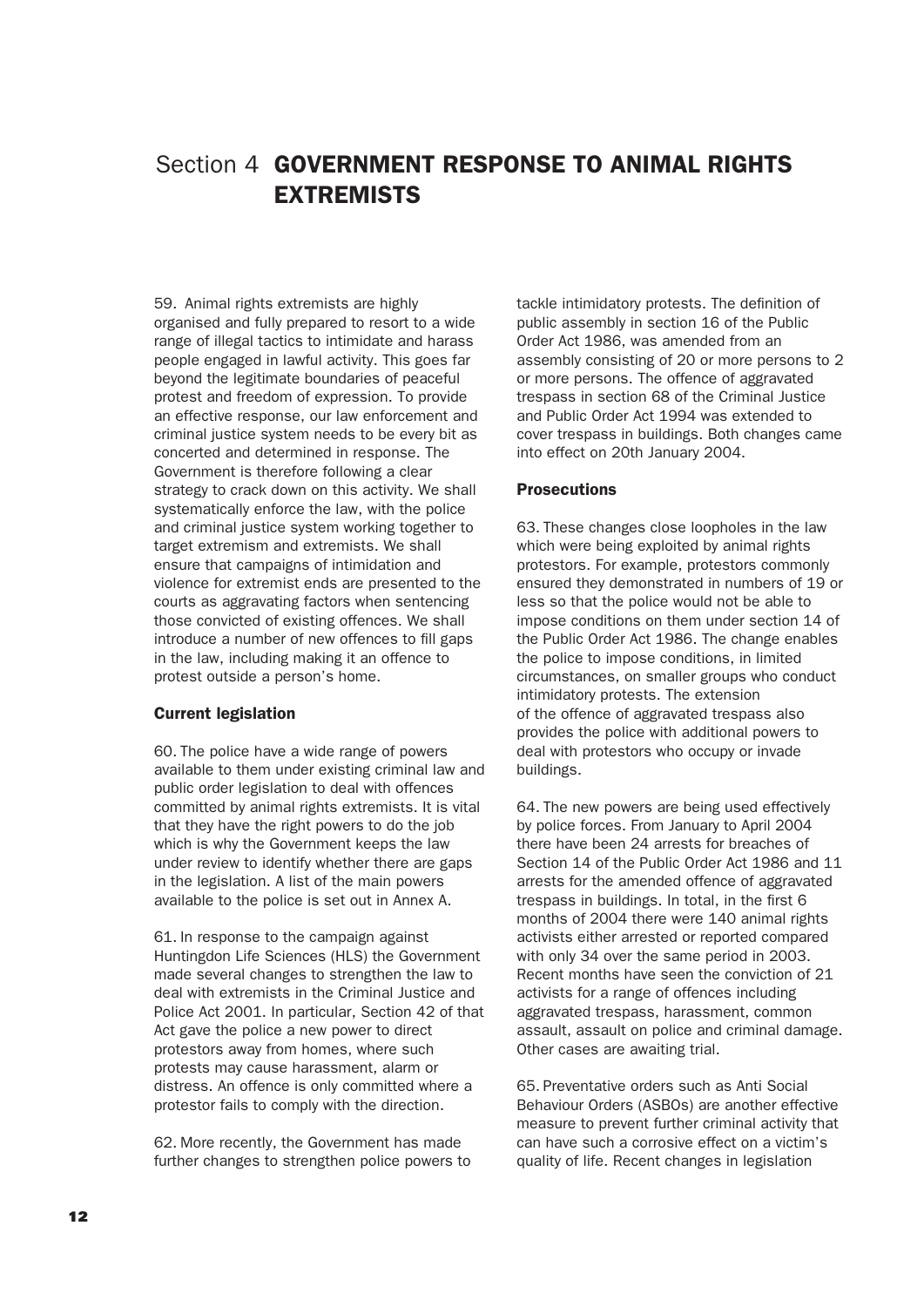mean that courts can now impose an ASBO upon convicting an offender for any criminal offence and CPS prosecutors have the power to ask for an ASBO on conviction. Breach of an ASBO is itself a serious criminal offence.

66. The Police are working with the CPS on the use of Anti Social Behaviour Orders (ASBOs) in respect of animal rights extremists. An animal rights activist who was recently convicted for a public order offence in connection with protesting at Huntingdon Life Sciences has been made the subject of an ASBO on conviction which prevents him from going within a mile of Huntingdon Life Sciences for 3 years. Another activist who was recently convicted of aggravated trespass after entering two Cambridgeshire businesses connected with an animal research facility, has been made the subject of an ASBO which bans her from entering Cambridgeshire or contacting anyone associated to research company Huntingdon Life Sciences for 3 years.

67. A number of targeted companies have obtained High Court injunctions under the Protection from Harassment Act 1997 which restrain named animal rights activists from harassing employees of companies and their families. The injunctions have been successful in controlling overt protests at company premises and outside homes. It is important that civil remedies are pursued and used to their full effect in addition to the criminal law.

68. In order to ensure a broad consistency of approach nationally and raise levels of awareness, there is a National Forum on policing and prosecution of animal rights cases chaired by the Attorney General.

69. The National Forum brings together practitioners from across the criminal justice system. This group is now focusing on delivery of the actions necessary to provide the best possible protection to the targets of extremist activity. Departments are now represented at Ministerial level on this group.

70. It is important that the judiciary are fully aware of the aggravating nature of animal rights extremist activity and understand its impact on victims. The Forum is developing guidance on taking witness impact statements in animal rights extremist cases to maximise the prospects of obtaining appropriate disposals and orders such as ASBOs. A protocol is being developed for arresting officers and prosecutors on speedily obtaining information about offenders who commit crimes across the country. The courts service are educating magistrates and the courts about the methods and tactics of animal rights extremists via guidance and best practice material so that the judiciary are aware of the aggravating nature of this activity when they are considering such cases. We are also seeking advice from the Sentencing Guidelines Council on whether there are other sentencing solutions to offences involving animal rights extremists.

#### **Police**

71. There is a considerable amount of work going on within local police forces and the National Crime Squad to tackle animal rights extremism and it is vital that Senior Officers ensure that a strong focus is maintained. The police are responding proactively and robustly to criminal acts committed by extremists.

72. In March 2004, the Association of Chief Police Officers formed the National Extremism Tactical Co-ordinating Unit (NETCU) with Home Office funding. The Unit is a small team, led by an experienced police officer. The purpose of the new Unit is to provide tactical advice and guidance to police forces dealing with extremism and to act as a liaison point for industry.

73. The Police Service have linked a series of crime investigations into offences against a number of companies which involves several forces and the Crown Prosecution Service. This work is being co-ordinated by a single senior investigating officer and the CPS are contributing to this by a dedicated lawyer with expertise in this area to work with the police.

74. In addition an Assistant Chief Constable has been appointed to be responsible for the operational co-ordination of investigations and to develop a new national framework for tackling extremism. This new policing strategy and national framework pulls together the action which the police together with criminal justice agencies such as CPS are taking to tackle this problem. In particular, the police will identify best practice and define national standards in all areas of prevention, initial response and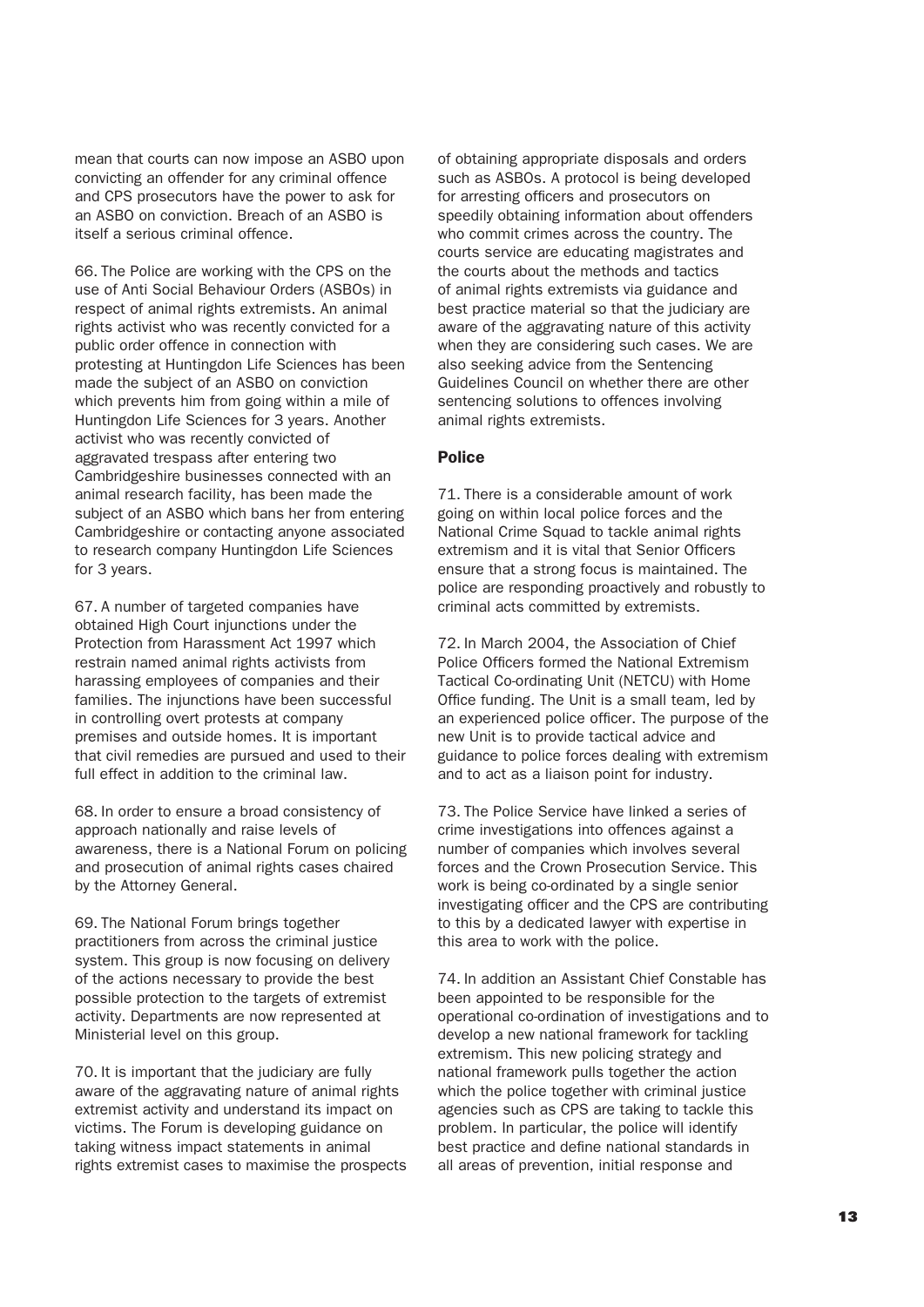investigations into criminal activity by extremists.

75. Despite the progress being made the Government believes that further steps are needed to ensure that individuals do not suffer harm or hardship and legitimate business activity is not disrupted.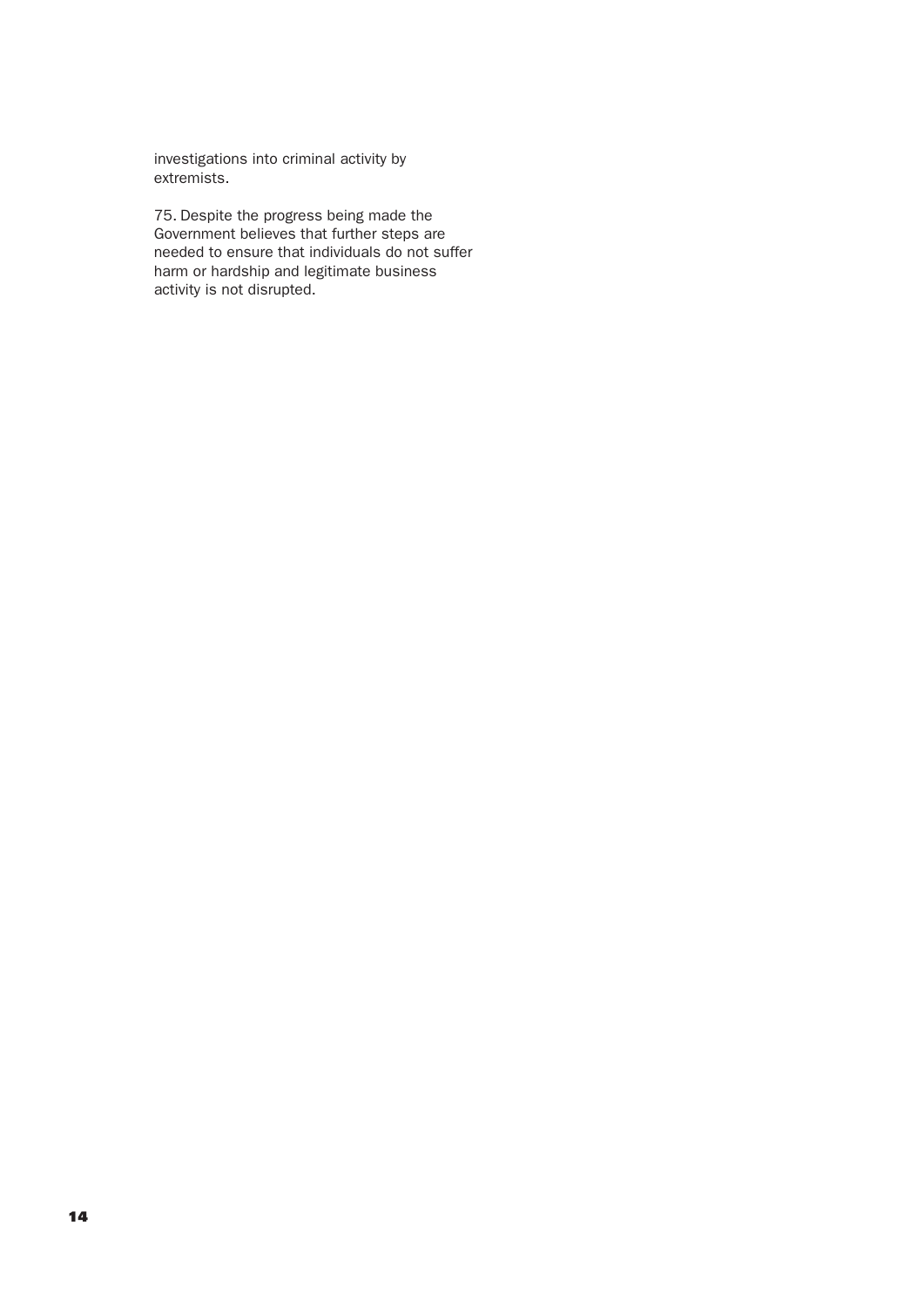## Section 5 **FUTURE ACTION**

#### **New Offences**

76. We intend to give police new powers to tackle protests outside homes more effectively and to help stop the harassment of employees of companies.

77. Protests outside homes are particularly distressing for those targeted and their families. While police are making effective use of existing powers to direct protestors away from a home where they may cause harassment, alarm or distress to the resident, one of the operational difficulties with the current provision is that it does not cover the situation where a complaint is made about the presence of protestors outside a person's home, but the protestors disappear before the police arrive or the police are not able to give a direction as they do not have the ability to enforce it at the scene.

78. We are therefore proposing to make it an offence to protest outside homes in such a way that causes harassment alarm or distress to residents. The proposal would not affect the right to picket peacefully at a work place.

79. The new offence would be arrestable so that the police will be able to make an arrest where they have reasonable grounds for suspecting the offence has taken place and have reasonable grounds for suspecting the protestor is guilty of the offence. This means that the police will be able to deal with protestors after the event which will address the difficulties of having to enforce a direction at the scene of the protest.

80. The new offence is in addition to the existing direction power under section 42 of the Criminal Justice and Police Act 2001. However, we are also proposing to amend section 42 to make it an offence for a person subject to a direction to return to the vicinity of the premises within 3 months for the purposes of representing to or persuading the resident or another that he should not do something he is entitled to do or that he should do something he is not obliged to do.

One of the concerns raised by the police and victims is that the same protestors will return to conduct intimidatory protests at targeted homes on a regular basis.

81. The third change is an amendment to the Protection from Harassment Act 1997. Section 2 makes it a criminal offence for a person to pursue a course of conduct which amounts to harassment of another and which that person knows amounts to harassment of the other. To secure a conviction it needs to be proven that there is a course of conduct in which a person harassed another. The courts have applied a strict interpretation of the word "another" which has confined the application of this provision to harassment of specific individuals and thus employees of a company do not presently benefit from this provision when they have not previously themselves been harassed, even though a fellow employee has been.

82. In order to address this problem, we are proposing to extend the Act to cover harassment of two or more people who are connected (e.g. employees of the same company) even if each individual is harassed on only one occasion.

83. These legislative proposals are included in the consultation paper "Policing: Modernising Police Powers to Meet Community Needs" which will be published shortly. That paper sets out areas of government policy on police powers for potential inclusion in a future legislative programme.

84. In addition, in March the Government published proposals for defeating organised crime in the White Paper: 'One Step Ahead'. The White Paper set out a number of measures for making more concerted use of existing powers as well as outlining a number of proposed new powers for disrupting the activities of organised criminal gangs. It will be open to law enforcement agencies to utilise a number of these measures in the pursuit of animal rights extremists.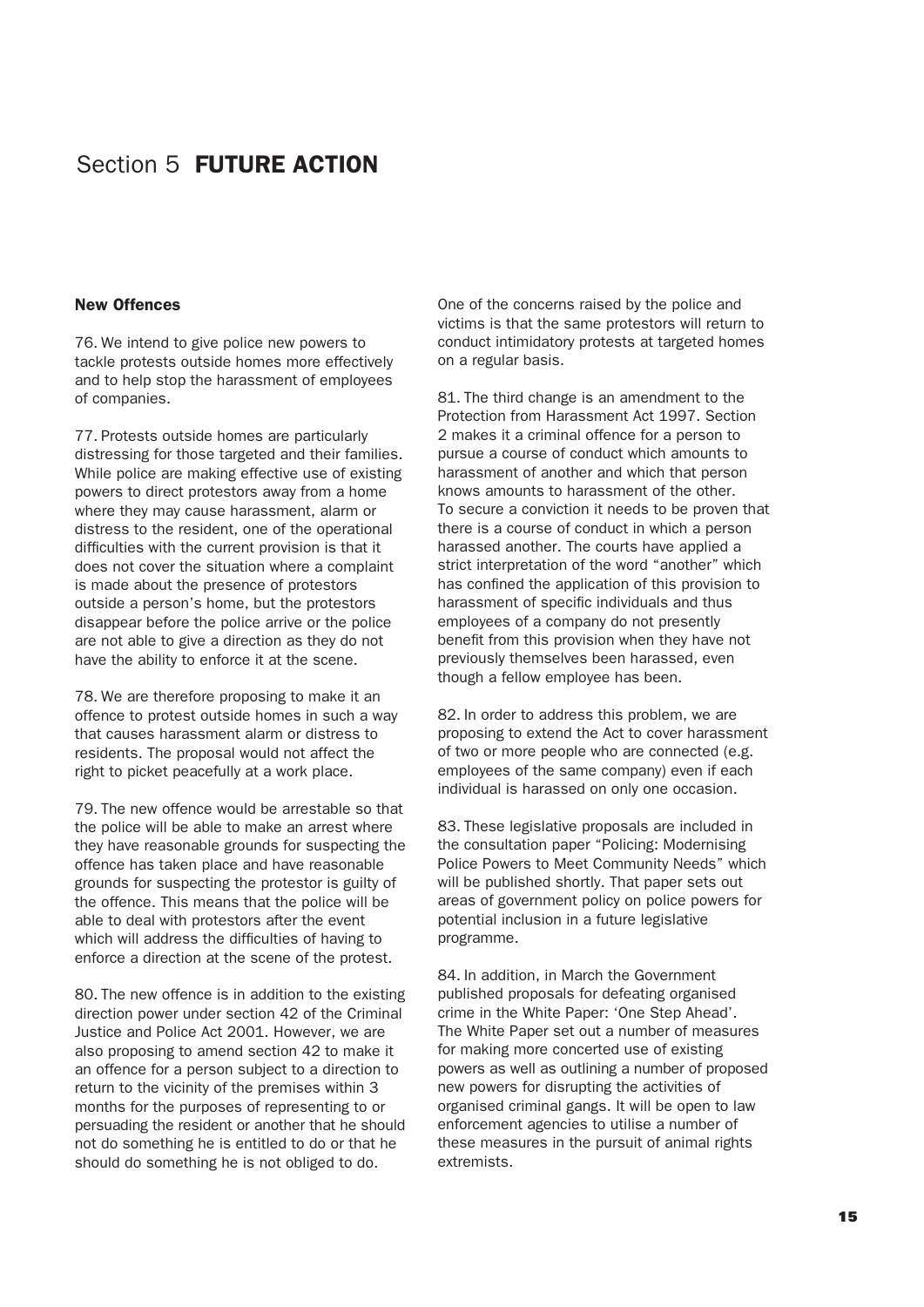#### **Further Action**

85. The Government is grateful to a number of industry bodies for sharing their draft Bill which seeks to consolidate the law to deal with those who harass, intimidate or commit acts of violence against persons involved in or connected with the use of animals in scientific procedures.

86. The Government has considered carefully the arguments put forward by industry for a single piece of legislation to deal with the criminal acts of animal rights extremists. We have not closed the door on this but it would not be sensible to try to seek a separate Bill which because of pressures of Parliamentary time could not be taken this year. We have identified alternative avenues to allow us to amend existing legislation as part of the legislative programme on organised crime and police reform. Our proposals to create a new offence of protesting outside homes and strengthen the Protection from Harassment Act to provide protection for employees of targeted companies are ones which industry themselves have identified as important in closing loopholes in the current law.

87. We are aware that the tactics being used by animal rights extremists are being copied by other extremists and we are determined to deal with intimidation and harassment whatever the cause.

88. We have also considered the possibility of making it an offence to cause economic damage to the suppliers of firms or research groups engaged in the legitimate and licensed use of animals. This is a complex area which is difficult to define. We shall however give further consideration to this over the next few months. In the end it is robust enforcement as much as new legislation which will help us tackle this serious problem.

89. The Government is well aware that animal rights extremists use the internet to intimidate or incite others to commit violence. All Internet Service Providers in the UK will readily remove any illegal material on websites which they host when notified of its presence by law enforcement or another appropriate body. In addition service providers are prepared to remove legal material where it breaches an acceptable use policy they have with their customer. Whilst such policies

vary in nature, they can include material deemed to cause concern or needless anxiety to others. We will co-ordinate legislation, policy and action by industry, the police, CPS and others to deal effectively with problems associated with the hosting of material on animal extremist websites, in particular the hosting of personal details of individuals and companies at risk of being targeted by extremists. Law enforcement will seek to identify individuals responsible for the writing and posting of material on sites where it is associated with an offence, and take action including where appropriate criminal prosecutions.

90. The Home Office is currently co-ordinating a Government e-crime strategy to be published later this year. One chapter of this strategy will look at issues raised by the hosting of internet content, and seek to identify and suggest remedies for any identified weaknesses in domestic legislation, policy or practice, and how we can seek to influence such issues where problem sites are located in other countries.

#### **Working with victims**

91. The Government is working with victims to develop responses to intimidation and harassment of any organisation or individual that animal rights extremists believe is associated with biomedical research. Ministers have met the financial sector, trades unions, trade associations and individual victims, to underline the Government's commitment to protecting persons carrying out legitimate business in the UK. It is of concern to everyone that research and business activities should not be dictated by intimidation and harassment.

92. We are determined to tackle harassment by extremists who order goods or services in the name of third parties with the intention of causing distress and nuisance. Some of these activities are already illegal; for example causing obscene or pornographic material to be sent through the post. Others may fall within existing legislation of theft or obtaining goods by deception. We shall carry out a review of such legislation to determine the most effective way of stopping harassment through such means. We will also discuss with business how it can help to control the use of mail order offers or similar "distance selling" opportunities to prevent extremists from harassing individuals.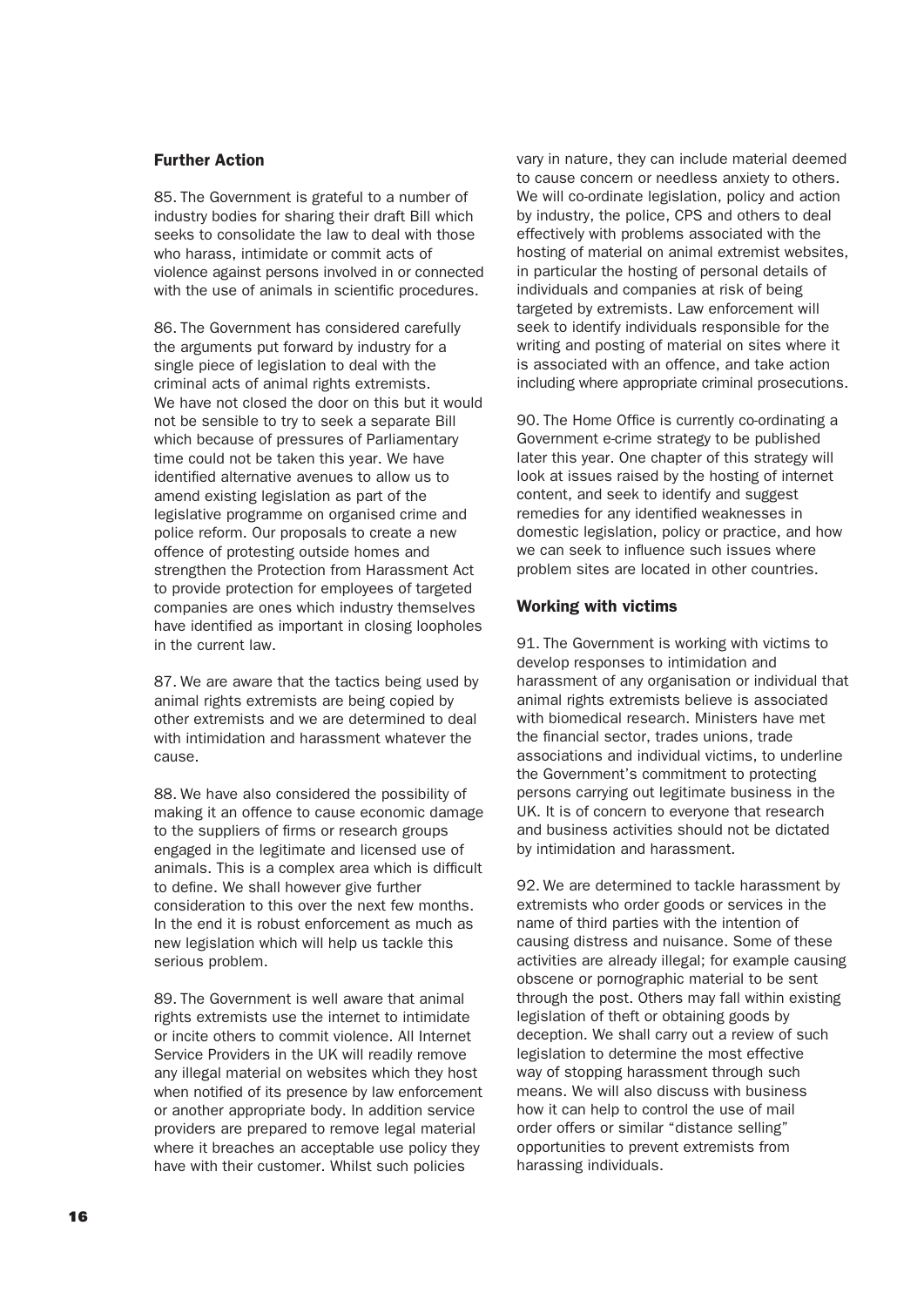93. We are also looking further at how to protect shareholders from targeting by animal rights extremists. Under UK company law registered companies are required to keep a register of their shareholders. The register is made publicly available not only so that the company can contact its members (shareholders) but also so that shareholders may contact each other. This could be, for example, to solicit support for a resolution to be put at a meeting of the company or for other legitimate purposes. But it is not a legal requirement that shareholders should provide their home address – the address on the public record may be a service address provided it is a physical address from which a shareholder may collect mail. Similarly, shareholders may use a nominee shareholder, for example a bank or solicitor, instead of holding shares directly.

94. However, the Government believes that many shareholders are unaware that there is no legal requirement to provide their home address and we will be working with the financial institutions to increase awareness amongst investors of the legal requirements.

95. Those targeted can provide valuable assistance to help the police and the Government tackle extremism – and only by working together will the Government, the bioscience and pharmaceutical industries, their suppliers and individuals be able to minimise the threat of intimidation and harassment.

96. There are a number of positive actions that can be taken to help both Government and victims. For example, a major trade association representing pension fund managers has stated that intimidation of investors is unacceptable and that shareholders should not give way to pressure from single issue groups against investment in particular companies. By stating clearly that industry will not allow extremists to dictate with whom anyone can do business, activists would be deprived of the encouragement to further intimidation and harassment that would have little or no effect on the business decisions of industry.

97. It is important that the police and the Government are aware of any threats or risks to targets so that appropriate advice and assistance can be given. The Government encourages anyone who is at risk to:

- discuss with the appropriate authorities any concerns about threats of intimidation and harassment, or responses to such threats at the earliest opportunity. This may be where a company fears that it could be at risk, even before any threats against it have been made
- provide information that might help more effective policing of criminal activities, including evidence to prosecute offenders
- work with the police to take precautions to minimise the risk of intimidation and harassment of employees and the risk of commercially confidential information being disclosed to unauthorised persons.

#### **CONCLUSION**

98. The Government applauds those companies and individuals who have stood firm in the face of continual intimidation from extremists. This situation is unacceptable for those whose daily lives are being blighted by extremists and the Government is determined not to allow extremists to dictate to businesses what they can and cannot do.

99. Since the UK has one of the toughest regulatory regimes for animal testing the Government is determined to ensure that legitimate legal research – which has the potential to alleviate human suffering and find cures for diseases which we never thought possible – should be allowed to continue without the threat of intimidation or violence. If extremists commit criminal acts against individuals or companies they can expect the full force of the law to be used against them.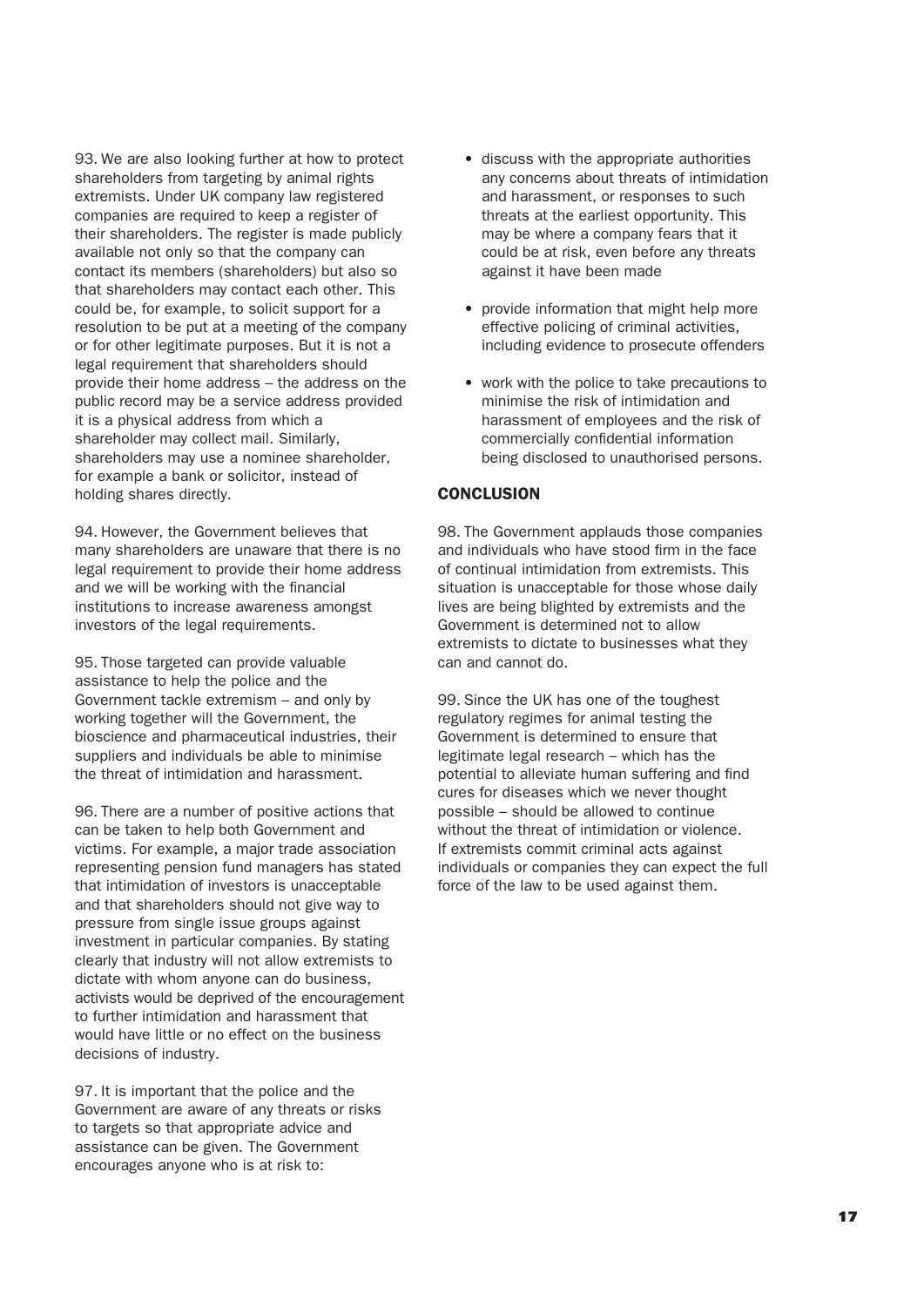## **Annex A**

#### **EXISTING PROVISIONS WHICH CAN BE USED TO TACKLE ACTIVITIES CARRIED OUT BY ANIMAL RIGHTS EXTREMISTS**

#### **Public Order Act 1986**

The Act contains a range of offences aimed at preventing harassment, alarm or distress to individuals, ranging from riot to relatively low level harassment. The behaviour of offender must be threatening, abusive or insulting: so it is unlikely to catch behaviour which is non-threatening but might be seen by some as amounting to intimidation. There is likely to be a range of interpretation by the police on when behaviour crosses the threshold.

Section 4 contains the offence of using threatening, abusive or insulting words or behaviour or displaying threatening, abusive or insulting writing or signs. The behaviour must be directed to a person with intent either to cause him to believe immediate unlawful violence will be used; or to provoke such violence; or to cause him to believe such violence will be used.

Section 4A contains the offence of using threatening, abusive or insulting words or behaviour or displaying threatening, abusive or insulting writing or signs. The person must intend to cause harassment, alarm or distress and must actually do so. It is a defence for the accused to show his conduct was reasonable.

Section 5 makes it an offence to use or display such words or behaviour within the hearing or sight of a person likely to be caused harassment, alarm or distress. The conduct need not be directed against a particular person but the accused must intend his words or behaviour to be threatening, abusive or insulting or be aware that they may be. It is a defence to show that there was no reason to believe there was anyone within sight or hearing likely to be caused harassment, alarm or distress. It is also a defence if the accused can show his conduct was reasonable.

Section 14 allows for a Chief Officer to impose conditions on a public assembly if he reasonably believes that it may result in serious public

disorder, serious damage to property or serious disruption to the life of the community. Conditions may also be imposed if the same reasonable belief is present that the purpose of the organisers of the assembly is to intimidate others with a view to compelling them to do or not do an act they have a right to do.

Conditions include:

- the place where the assembly may be held, eg across the road from the target companies premises rather than directly outside the main doors;
- its maximum duration:
- the maximum number of persons who may constitute it.

The definition of "a public assembly" was amended by the Anti-social Behaviour Act 2003 (with effect from 20th January 2004) from "a gathering of 20 or more people" to "a gathering of 2 or more people" in the open air. It allows the Chief Officer to impose those conditions he believes necessary to prevent disorder, disruption or intimidation. It is an offence to knowingly organise, or take part in an assembly knowingly in contravention of a condition. The offences carry a statutory power of arrest.

Section 14A provides for orders to be made prohibiting trespassory assemblies. The orders are made by the local council at the request of the police (in London by the Commissioner) and require the Secretary of State's consent. The police must believe that an assembly of 20 or more people is likely to be held on land without the permission of the occupier or exceeding the public's right of access and that it may result in serious disruption to the life of the community. An order can be made for a maximum of 4 days and a maximum of 5 miles radius from a specified centre. It acts to prohibit all trespassory assemblies within the area during that period.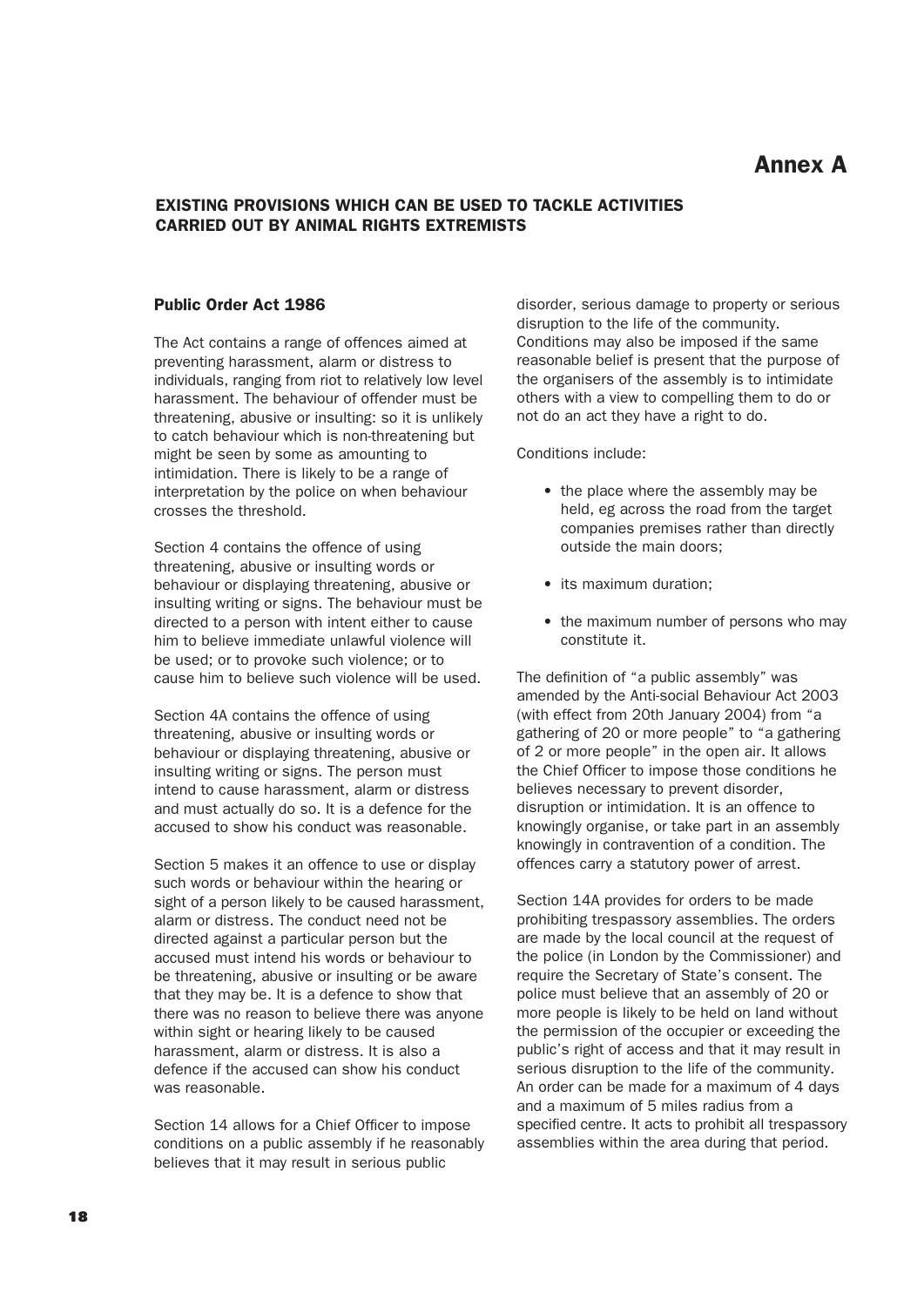#### **Malicious Communications Act 1988**

Under this Act it is an offence to send communications or other articles with intent to cause distress or anxiety. The 1988 Act was strengthened by section 43 of the Criminal Justice and Police Act 2001 to cover all forms of communication such as email, faxes and telephone calls.

#### **Section 241 of Trade Union and Labour Relations (Consolidation) Act 1992**

Section 241 creates an offence where various activities are carried out with a view to compelling another person to abstain from doing or to do any act which that person has a legal right to do or to abstain from doing. The behaviour must be "wrongful" ie it must amount to a civil wrong such as nuisance, intimidation or trespass. Relevant activities include using violence to or intimidating the person concerned or his family; injuring his property; and watching or besetting his house or place of business or its approaches.

The section is most obviously relevant in the context of trade disputes. However, it is not limited in its terms to such a dispute and one of the leading cases concerns a demonstration outside an abortion clinic. That case (DPP v Fidler 1 WLR 91) may also illustrate the difficulties in prosecuting for the offence in the context of pickets and demonstrations as it turned on the difference between "compelling" and "persuading". The defendants argued successfully that their actions were designed to persuade, not to compel women not to have terminations. The offence will also only be available where the protestors' action is tortious. If the demonstration is entirely peaceful and does not involve trespass or intimidation or amount to a public nuisance, no offence under section 241 may be committed.

#### **Protection from Harassment Act 1997**

It is a criminal offence under section 2 of the Protection from Harassment Act 1997 to pursue a course of conduct which amounts to harassment of another- harassment includes alarming or causing a person distress and conduct includes speech. An intention to cause harassment is not necessary, but it is necessary to show that a reasonable person would think

the behaviour amounted to harassment. It is a defence to show that the course of conduct was reasonable in the particular circumstances. It is an offence under section 4 of the Act to pursue a course of conduct causing another to fear that violence will be used against him. The court may make a restraining order on conviction for either offence and a victim of harassment may take civil proceedings under section 3 of the Act for an injunction and damages for any resulting anxiety or financial loss. The perceived limitations of the powers are that they require a "course of conduct" and an identified individual against whom civil proceedings may be brought.

The Protection from Harassment Act 1997 was amended by section 44 of the Criminal Justice and Police Act 2001 to clarify that it is an offence for a group of people to collude with each other to cause others harassment, alarm or distress, where each one of the perpetrators only undertakes one action of harassment.

#### **Breach of the Peace**

The common law power to arrest to prevent a breach of the peace may also be available.

#### **Criminal Justice and Public Order Act 1994**

The offence of aggravated trespass was created by Section 68 of the Criminal Justice and Public Order Act 1994, primarily to deal with the activities of hunt saboteurs.

A person commits an offence if he trespasses on land and in relation to any lawful activity which persons are engaging in on that land, does anything which is intended to intimidate or deter persons from engaging in that activity, or obstructing or disrupting that activity. The Antisocial Behaviour Act 2003 extended the offence of aggravated trespass to include buildings with effect from 20th January 2004.

It is a known tactic of protestors to rush into a building with a view to intimidating, obstructing or disrupting people from going about their lawful business. Animal rights protestors use this tactic to disrupt the activities of targeted companies.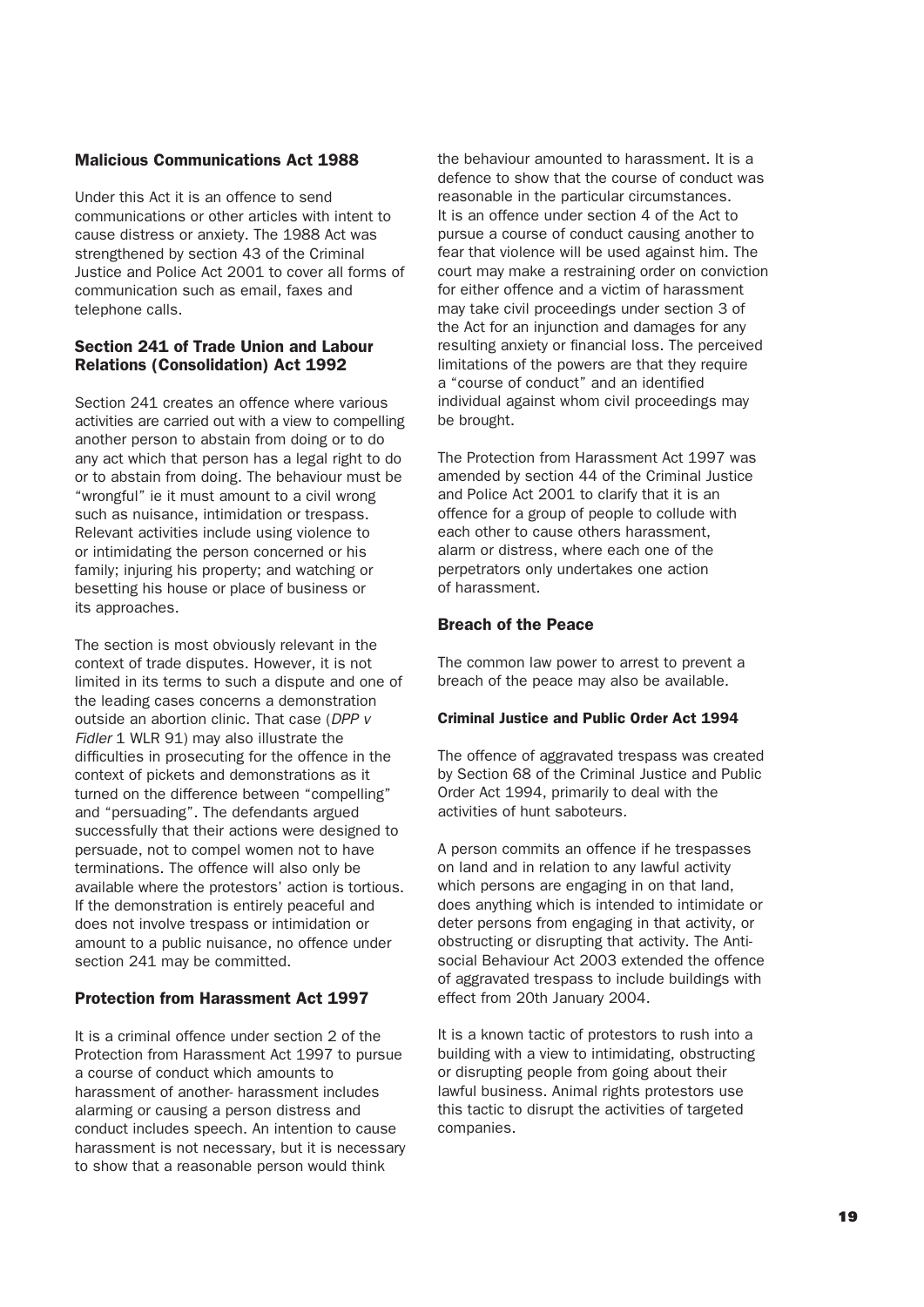#### **Criminal Justice and Police Act 2001**

Section 42 of the Criminal Justice and Police Act 2001 allows a police officer to give directions to any person who is "outside or in the vicinity of" a home, providing that

- the police officer reasonably believes that the purpose of the protestor's presence is to persuade somebody to do something which they are not under any obligation to do, or conversely, not to do something which they are entitled to do; and
- the police officer reasonably believes that the presence of the person or people to whom he is giving the direction amounts to harassment of the resident, or is likely to result in harassment or to cause alarm or distress to the resident.

The direction may include any requirements the police officer considers necessary to prevent the harassment of the resident or the causing of alarm or distress to the resident. Failure to comply with a direction is an offence and the police have a power to arrest a person for the offence.

Section 45 established a "secure register" for company directors. Since April 2002, any Company Director, Company Secretary or partner in a limited liability partnership who is at risk of intimidation and harassment may apply to the Secretary of State for Trade and Industry for a Confidentiality Order that places details of their usual residential address on a secure register. Details of the home address of a Director granted a Confidentiality Order, will not appear on the Public Register of UK Directors, but may be accessed by authorised bodies, e.g. the police or regulatory authorities. Since the Secure Register was established, over 3,000 persons have been granted Confidentiality Orders.

#### **Terrorism Act 2000**

The Terrorism Act 2000 was introduced to provide permanent UK wide legislation and to cover all forms of terrorism by widening the definition of terrorism in the Act. There are a range of provisions in the Act which are designed to target those who engage in serious violence, endanger life or create a serious risk to the health and safety of the public for the purpose

of advancing a political, religious or ideological cause.

#### **Conspiracy**

Where people are acting together and as a result of an agreement to commit a criminal offence this can be charged as a criminal conspiracy to commit the offences.

#### **Theft Acts 1968 and 1978**

Ordering goods and services in the name of a third party is covered by the offences of obtaining goods and services by deception under the both the 1968 and 1978 Theft Acts.

#### **Stop and search powers**

Section 1 of the Police and Criminal Evidence Act 1984 has been amended so that since 20th January 2004, the police have the power to stop and search for articles that could be used to commit criminal damage.

#### **Section 146 of the powers of Criminal Courts (Sentencing) Act 2000**

Since 1 January 2004, courts in England and Wales have the power to ban persons convicted of any offence from driving. This is a measure which could be used by the courts when sentencing persons convicted of offences such as criminal damage, public order or harassment etc.